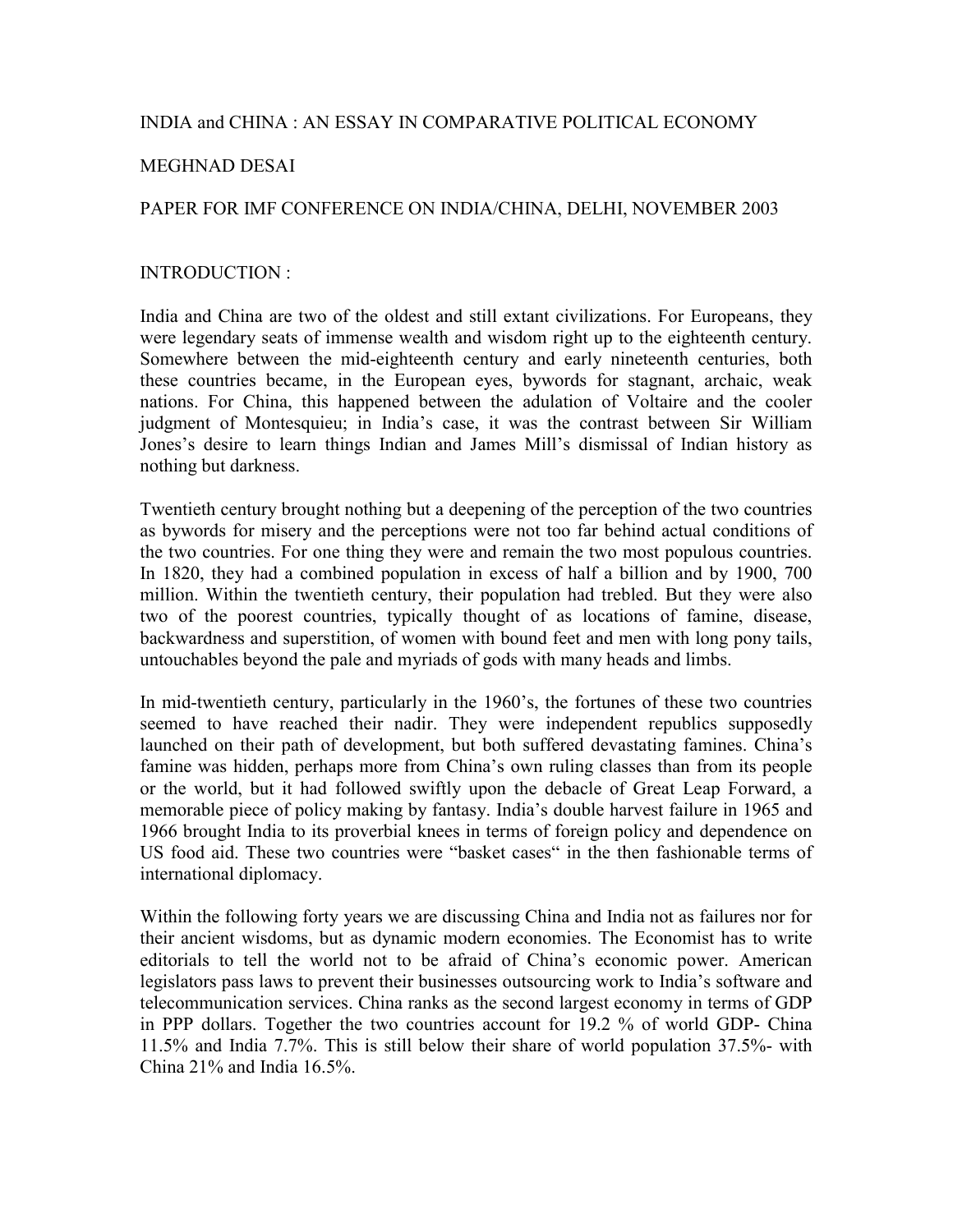National income estimates covering a long period are, by their nature, broadly indicative rather than precise. [ Beyond this vague assertion I do not intend to go into statistical measurement problems ] Angus Maddison, in whose debt the profession is for making these calculations his life time work, gives the shares of world GDP and population of China and India for two earlier dates in the  $20<sup>th</sup>$  century as follows

|      | $GDP\%$ |               | POPULATION%              |       |  |
|------|---------|---------------|--------------------------|-------|--|
|      | China   | India         | China                    | India |  |
| 1913 | 8.9     | ت .           | 26.4                     | 7.0   |  |
| 1950 | 4.5     | 4             | $\overline{\phantom{0}}$ | 14.2  |  |
| 1998 |         | −<br>-<br>. . |                          | 16.5  |  |

[ Maddison (2001)]

 $\overline{a}$ 

The table above succinctly describes the course of the two economies over the  $20<sup>th</sup>$ century. They start with the share of income below that of population. Over the previous century they had slightly different trajectories. India's per capita income is estimated to have grown from \$533 in 1820 to \$673 in 1913 while China's per capita income declined from \$600 in 1820 to \$552 in 1913. [ all money sums in 1990 international dollars, hereafter Maddison dollars-M\$ ] But during the first half of the twentieth century both countries saw a decline in their per capita incomes. India from M\$673 in 1913 to M\$619 in 1950 and China from M\$552 in 1913 to M\$439 in 1950.<sup>1</sup>

This says two things: India and China both suffered a declining per capita income and a rising population during the first half of the 20th century, but that India was slightly better off than China between 20% [Kumar] and 40% [Maddison]. By 1998 this is reversed. Both countries are better off, but China is much better off than India. China's per capita income was \$3,117 while India's was \$1,760. Thus, while India roughly trebled its income, China increased it sevenfold. In earlier periods China, while more populous than India, was not noticeably richer. In terms of GDP the two economies were of roughly similar size. Ratio of China's GDP to India's was 1913 1.18 ( 241/204) ; 1950 1.08 (239/222 ) but in 1998 it was 2.28 (3873/1702) [Figures in parentheses billions of M\$ GDP ].

So one theme of this paper is the contrast between the economic performance of China and India and its proximate causes. But there are also a lot of similarities between the two both in the path to modernization and, as we shall see later, the future prospects for their economies. There are also political similarities and contrasts between the two both as to their 20th century history and  $21<sup>st</sup>$  century challenges

<sup>&</sup>lt;sup>1</sup> Dharma Kumar who independently made comparative estimates of India and China over the early  $20<sup>th</sup>$ century arrives at not dissimilar estimates. She makes India's per capita income as \$ 60 in 1952 dollars and China's as \$ 50. Kumar (1998)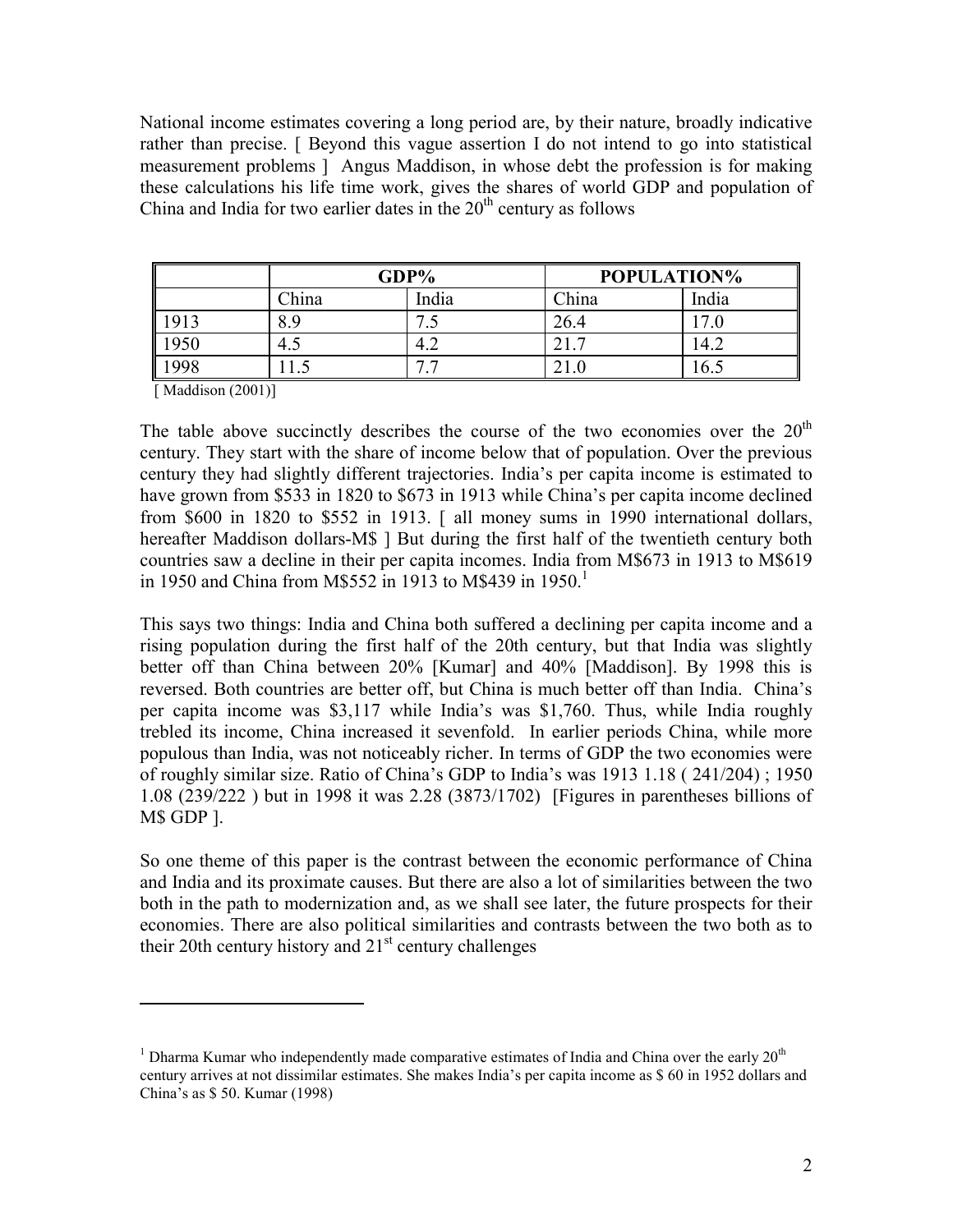Historical Legacies :

(a) Political :

While both India and China have a long history, their histories are very different. China has been by and large a stable, centrally run state through its history with limited periods of instability and lack of a single authority. India's history has been exactly the reverse. The periods when a single King or political authority ruled over even the major part of India's territory can be counted on fingers of one hand. In China's case there was a deep desire for unification of the country as a driving force of nationalism in the  $20<sup>th</sup>$  century. But it was called reunification. Thus at the onset of World War II, China was divided and Jonathan Spence expresses the drive for nationalists as follows

"The solidification of such a group of new states [ i.e. war lords, KMT, communists and Japanese enclaves ] would return China to the situation that had prevailed before the Qin conquests of 221 B.C., during the so-called Warring States period when ten major regimes controlled the country among them; or it might bring a recurrence of the shifting patterns of authority and alliances that typified China's history from the third to sixth century A.D., and again from tenth to the thirteenth." [Spence (1999) p.426]

In India's case there never was any authority which has ruled over all of India; indeed not even the British or even the present Indian government. India has been an idea in world culture for millennia, but its borders have been fixed only in the late  $19<sup>th</sup>$  century sometime after the British gave up on Afghanistan and drew the Durand line. Kings have ruled over much of North India- the Maurya and Gupta dynasties just before and after the BC/AD division. The Mughals could be said to have ruled over much of India between the years of Akbar's maturity in 1570 and Aurangzeb's death in 1707. Their empire extended to Kabul but did not take in all of South India. The British could be said to have ruled over two thirds of India between 1857 and 1947, with the remaining third with native princes under their paramountcy but not direct rule. In 1947 India was partitioned and thus even what is now called India is not what Nehru in 1946 wrote about in his The Discovery of India. [Nehru (1946)] [ see the chart reproduced from Keay ] Indian system of kingly power was not so much like a pyramid, but like a multi-tiered cake. It was flatter and while there was a top and a bottom plus layers in between, the power of the top king over his vassals below was not absolute. Loyalty though owed by the lower tiers to the top, was always negotiable and there had to be some give and take. [Inden (1999)] The British were perhaps the first rulers to try a more absolute and hierarchical structure of power under the limitation of oversight by a democratic Parliament back in London.

Yet in one sense it was British rule which gave India its definitive territorial extent, fixed its boundaries and gave it a structure of provinces and central government with an administrative 'steel frame'. The British gave India their language which facilitates even today India's access to global markets as do the legal system of property rights and western orientation of its elite. India's independence movement was critical of the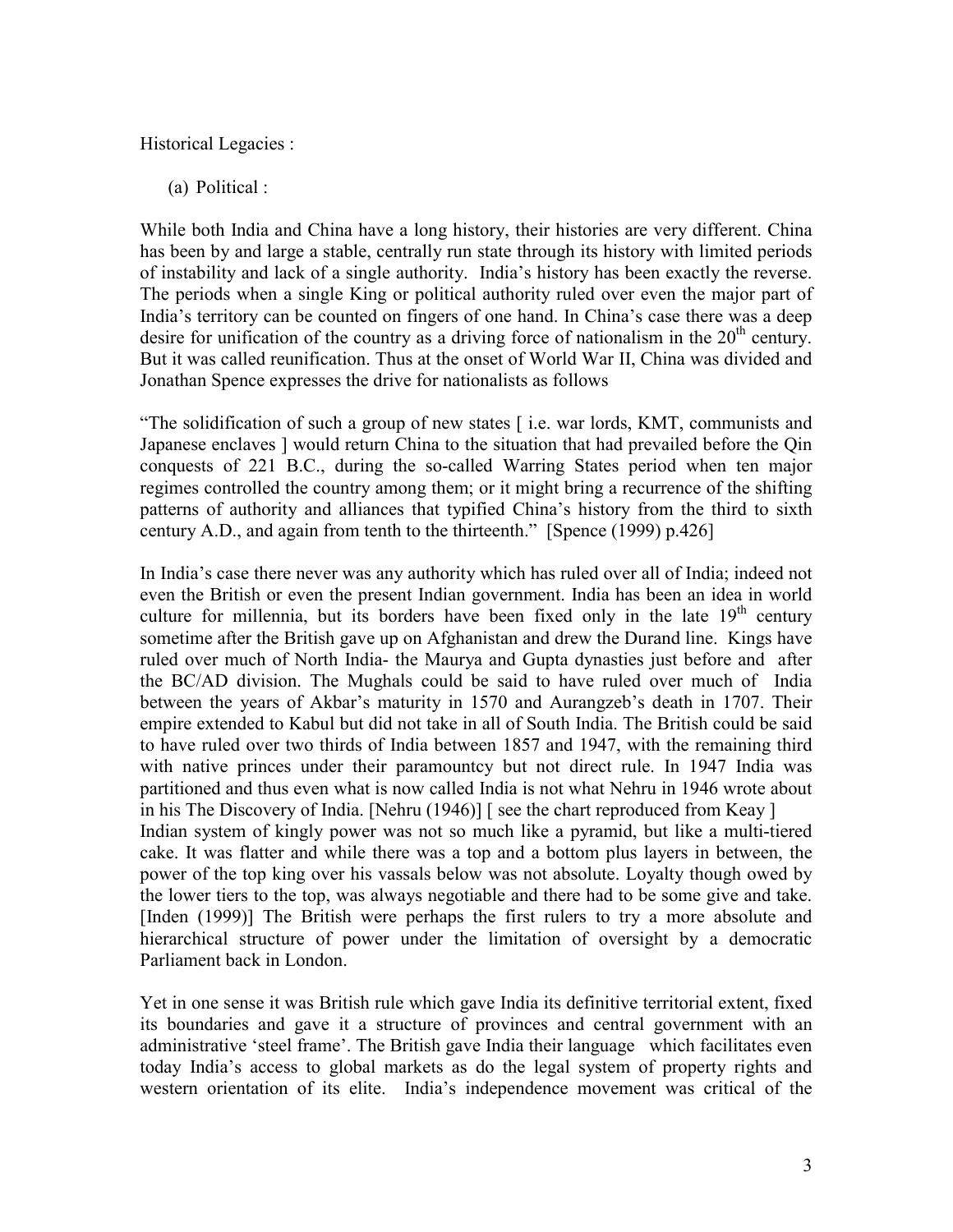economic ruin the British had caused – deindustrialisation, drain of treasure, deskilling and diversion of agriculture into commercial crops away from food crops etc. But India began to acquire railroads and modern industry a quarter of century earlier than China -in 1850's rather than 1870's. More foreign capital per capita was poured into India than in China; in 1913 India had \$6.9 per capita foreign capital while China had \$3.7 [Maddison p.99].

There is however another much less mentioned benefit that India derived from British rule. Of course, it might have been better for India to have never suffered foreign rule, and united under a native King or republic. But between 1500 and 1800, India had several foreign trading companies vying for control- the Portuguese, the Dutch, the French, the Danes and of course the English. As a counterfactual of history, it is possible to imagine what we call India today and take for granted as a single country being made up of several different 'countries' in west, south, east and north with different foreign languages being spoken along with local languages. Thus the Tamils could have been French speaking and the Maharashtrians Portuguese speaking and so on. Thanks to the religious wars of Europe in the 17<sup>th</sup> century and British victories in European wars in the 18<sup>th</sup> century, India ended up with a single foreign power, and thus the idea of India as a single country developed with its modern nationalism. This is not entirely fanciful since South East Asia with a population and extent not dissimilar to India's was ruled by the Dutch (Indonesia), the French (IndoChina) and the British (Burma, Malaysia and Singapore) with Thailand being independent. What is more, the hegemonic political ideology of the nationalist movement- liberal democracy – was also borrowed from the foreign rulers The India we talk of today is a  $19<sup>th</sup>$  century product in more than one sense.

China, by contrast, never suffered foreign rule over majority of its territory. There were foreign concessions in ports and later in interior towns extracted by several foreign powers in circumstances the Chinese found humiliating. But until 1931 when the Japanese invaded Manchuria and later in 1937 when they occupied large chunks of Eastern and Central China, China had not suffered classic imperial rule. [ I am treating the Manchus as not being foreign, though many Chinese at the beginning of the  $20<sup>th</sup>$ century emphasized that they wanted to remove the Manchu empire and establish a Chinese Republic ] Yet China's attitude to foreigners was and is much more hostile than India's. The removal of foreigners, especially the reversal of concessions, became a driving force for China. For India, the hostility to things foreign, except perhaps for foreign private capital, melted like snow in spring soon after independence. If anything, India in its early days after independence sought foreign capital from public rather than private sources and from a variety of countries rather than merely its old colonial masters. China after 1949 relied on one country, the USSR, and soon came to regret its connection. China's problem, unlike that of India, was the multiplicity of foreign powers gnawing at its sides with no single hegemonic ruling ideology as India had with liberal democracy from Britain. It had German, Japanese, American, French and British jostling not so much for rule over Chinese minds as over their cash boxes. There was some missionary input, more than in India, but eventually China had to forge its own ideology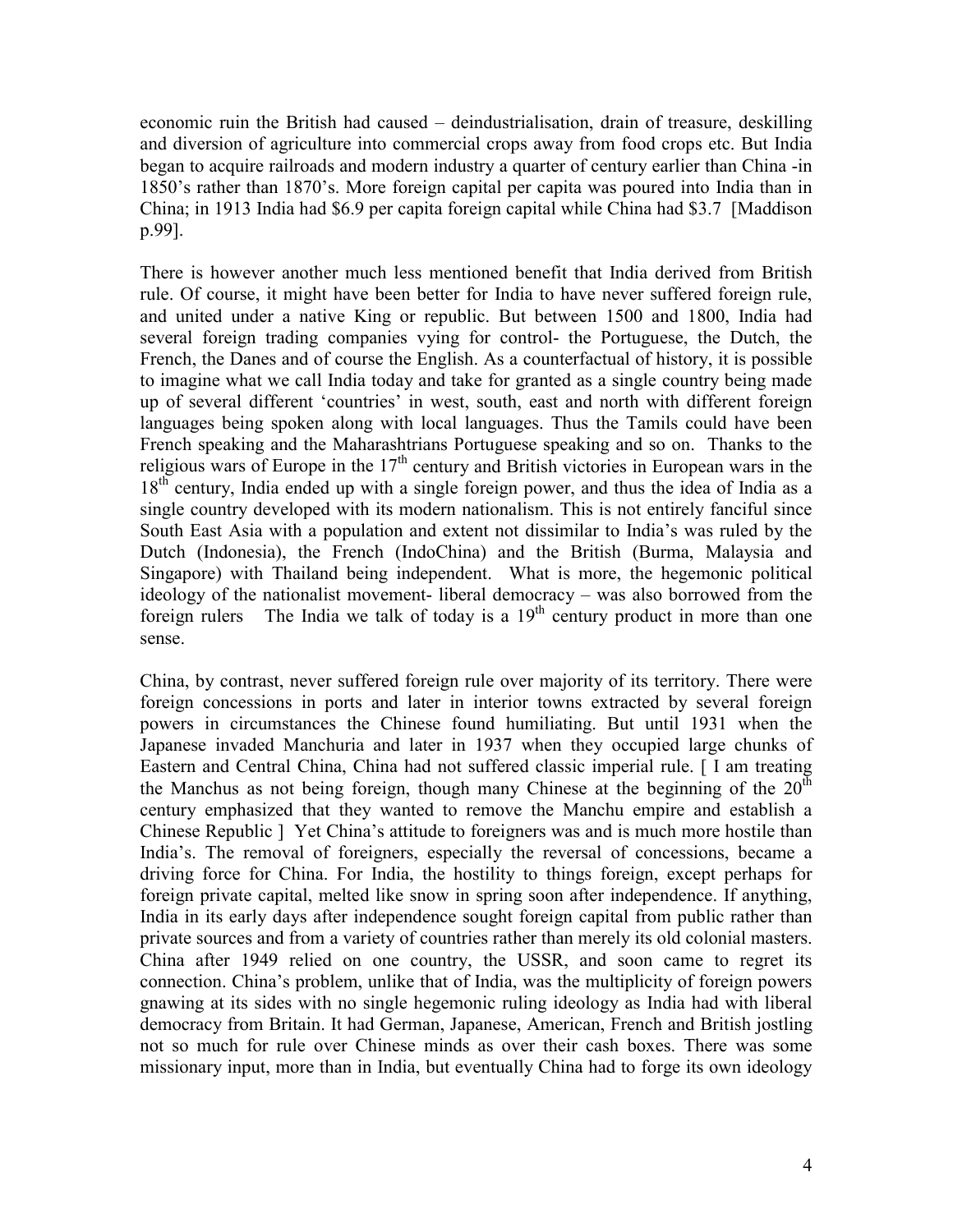of modernity. It had to struggle to confront Confucianism against Western ideologiesliberalism, Fascism, Communism.

These historical legacies shaped both the politics and economics of the two countries. For India, the problem was achieving unity in diversity, accommodating various languages and religions in a political structure that would give its center power enough to maintain its territorial integrity but its regions enough room to develop their diversities. India had a problem of articulating a single vision of Indian nationhood since it has been a nation only since mid nineteenth century and even this was asserted against the foreign rulers saying India was not a single nation but a motley collection of races and religions. . [Desai (2000) ] India thus chose a federal polity with a strong center able to alter state boundaries, split up states or create new ones. India even then is a soft state in Myrdal's famous description where the government has to work consensually and exert control sparingly and only against serious threats to national integrity.<sup>2</sup> India's fear is break up of its territorial unity as happened in the Partition [Myrdal (1968)]

China has always had a vision of itself as a nation. Through much of its history, there has been a strong central power, and China has been run as a unitary polity. Indeed Sun Yat Sen and his communist supporters viewed the prospect of federalism as akin to feudalism. [Spence, p.315] The theme of reunification in early  $20<sup>th</sup>$  century China meant recentralisation of authority. China has its minorities but it is viewed and indeed views itself as a country of the Han people- a solid homogenous mass. While there are differences between Mandarin and Cantonese, the language is the same for an overwhelming majority of the Chinese. China is thus a unitary hard state which can pursue a single goal with determination and mobilize maximal resources in its achievement. It has ever been thus be it in building the Great Wall or the system of grand canals or in recent times in the Great Leap Forward.

There was a further advantage of being a unitary state which has often not been recognized. As Kent Deng has said in a recent survey of Chinese economic history

.

" ….a basic structural factor- namely that for most of the time most of China had a nationwide market, a single government ( which was active in maintaining food supply, famine relief, and price control ), a standardized written language, a uniform calendar and a system of weights and measures, a dominant Confucian code of conduct, a nationwide transport network, and the mechanisms for social mobility and inter-regional migration " [Deng ( 2000) p.6 ] China could claim to have been a proto industrialized country by the  $13<sup>th</sup>$  century and indeed has been considered by many scholars to have been a prime candidate for a capitalist revolution which it missed<sup>3</sup>

 $\overline{a}$  $2\,$  I have learnt a lot about federal structures and federalism in India while co supervising Katherine Adeney. See Adeney (2003)

 $3$  Deng op.cit surveys this literature. There has been a similar though less extensive discussion among Indian historians as to whether India could have had its own capitalist revolution. See Habib ( 1968)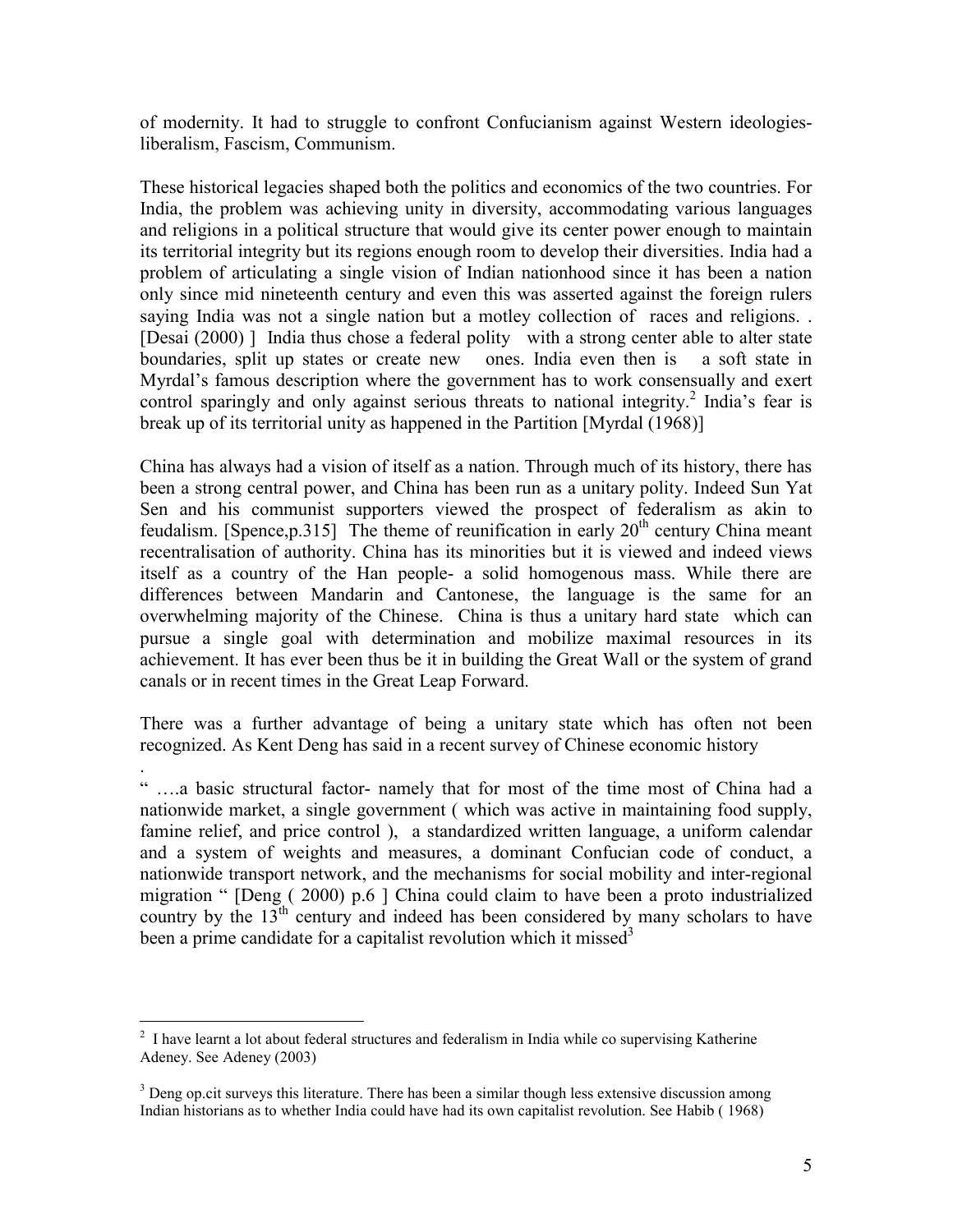But anticipating somewhat later themes, strong states can also be brittle states while soft states are difficult to smash and break since they are pliable. India has through its history been ruled by many authorities and sometime none, but it has had a social stability which is remarkable. In India's case the enveloping unity was provided by the Hindu social structure, especially the caste system which determined the basis on which interregional mobility could be conducted. Indeed the caste system proved to be so powerful that even among the Muslims and Christians a caste hierarchy took root and developed. While the concept of the Asiatic Mode of Production is much derided nowadays, its essence was about a society in which the state was epiphenomenal and the peasant society went on impervious to changing rulers. India was through its history like that. [see O'Leary (1989) for a critique of the AMP. Also Habib (1983) for a sympathetic account of Marx's views on India. Deng (2000) sees AMP as a useful concept.] China on the other hand strong as it was became subject to spasmodic breakdowns which lasted several years. Within the modern period, we have had the Taiping rebellion [1851-1864], the Boxer uprising [1900] which eventually led to end of empire [1911] and four decades of warlordism, and more recently the Cultural Revolution [1966-1976]. Even the Tiananmen incidents of 1989 are more a sign of brittleness than of strength. $4$ 

### (b) economic :

1

Both India and China were a highly urban civilization by the  $18<sup>th</sup>$  century, though of course the bulk of the population lived in rural areas.. China was much advanced in science and technology, with gunpowder, printing, paper and paper currency as its inventions. China's scientific and technological achievements are known to us thanks to the monumental efforts of Joseph Needham [Needham (1954- )]. India was known for its mathematics and its philosophy. The Chinese gave the world the wheelbarrow and bureaucracy; India gave the world the zero, decimals and Buddhism. Both were major exporters of fine textiles, silks and muslins; their ships sailed around the world and indeed dominated the seas till 1500. After that the Chinese withdrew from the seas and while the Indians continued, the powers that be in Delhi or Agra had no need for a navy. It was the kingdoms in South India which were maritime adventurers. As they declined in power under the Mughals, Indian shipping began to be conducted increasingly on a private basis rather than a state sponsored one. The control of the seas passed to a series of Western European countries. Yet the two countries remained economically vibrant till the late  $18<sup>th</sup>$  century.

China had a higher productivity in its agriculture, the iron tipped plough having been in use at least half a millennium before it made its appearance in India. Thus Needham attributes the animal drawn plough to the period of the Warring states, while Habib says that the iron plough came to India in the first century AD. [ Needham (1965) Habib (1995)] Chinese irrigation systems were bigger and better than any in India [Oriental Despotism, a notion begotten by Wittfogel from Marx and Engels's Asiatic Mode of

<sup>&</sup>lt;sup>4</sup> "Throughout its history China was not only invaded many times by nomadic peoples from outside its borders, but was also turned upside down many more times by its own citizens, mainly the peasants: in all, there were 1,109 main military conflicts between the Chinese and the northern nomads from 215 BC to AD 1684 and as many as 225,887 recorded armed rebellions between 210BC and AD 1900" Deng (2000) p.7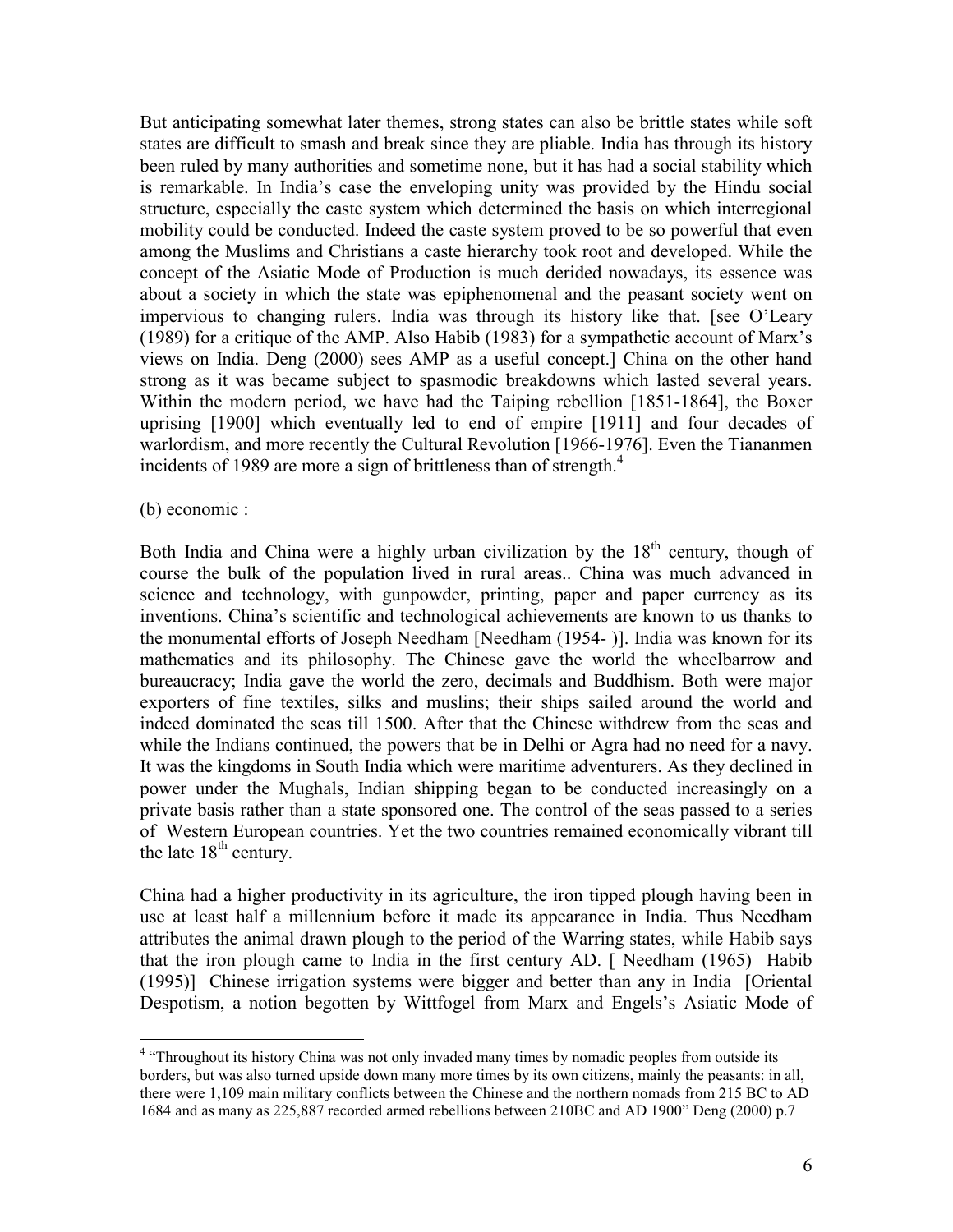Production, was supposed to be good at hydraulic projects. [Wittfogel (1957)] Be that as it may, the abandoned city of Fatehpur Sikri is a monument to how a Mughal King built a city where he failed to provide water supplies.] Maddison's estimate of \$ 600 per capita income for China and \$ 533 for India in 1820 is roughly the right sort of relative difference.

The difference was made up in the next hundred and thirty years. By 1950 India had caught up with China as we saw above in the per capita as well as total income estimates. In output per person employed, Maddison shows India at M\$ 1377 in 1950 and China at M\$1297. [op.cit, p. 350]. The story is that in the  $19<sup>th</sup>$  century India did enjoy a rising per capita income. This is not uncontroversial as every thing else about British impact on India. But it is consistent with much data. [ Heston in Kumar (1984)]. India was a land surplus rather than a labour surplus country in the  $19<sup>th</sup>$  century with a population of about 200 to 230 million, i.e. one fifth of the current level, and much the same amount of land. It became for a while agricultural exporter rather than industrial exporter but still managed a trade surplus. By late  $19<sup>th</sup>$  century India began to acquire modern infrastructure and industry not large relative to its population, but large relative to other countries. India is in this sense an early industrialising country. In 1945, it was the seventh largest industrial country by volume of output.

But their history drove both China and India to define industrialisation rather than economic development as their prime goal. Even within industrialisation, the strategy was one of concentrating on basic goods such as Steel and machinery- Department goods in Marxian terminology- rather than consumer and low tech goods. Both countries were inspired by the example of the USSR and its planning achievements. They both sought independence of foreign capital and self sufficiency..

The contrast between the two was most stark in agriculture. Being vast territories there is a similar diversity in the eco- agricultural make up of regions in both countries. But China's central rule meant that a uniform revenue collection system and land ownership pattern prevailed especially while the central power was effective. India by contrast had different legal patterns of revenue collection and different land tenures as a result of a lack of central authority reinforced by British experimentation with Ryotwari, Zamindari, Mahalwari etc. Land reform was a straightforward issue of changing ownership of large landholding across China as far as the Communists were concerned. They were also committed to it as soon as they could become the sole powers. In India land reform was a maze of regional complexity and the Congress Party was not a revolutionary organization. Land reform thus became a state/ provincial subject rather than a union/central policy issue. Thus India added legal and economic variation to the eco agricultural one.

Development Paths :

Differences between the two appear much greater from the vantage point of 2003 than they would have in 1973 or even 1983. Each has gone through two broad phases. I would characterize them as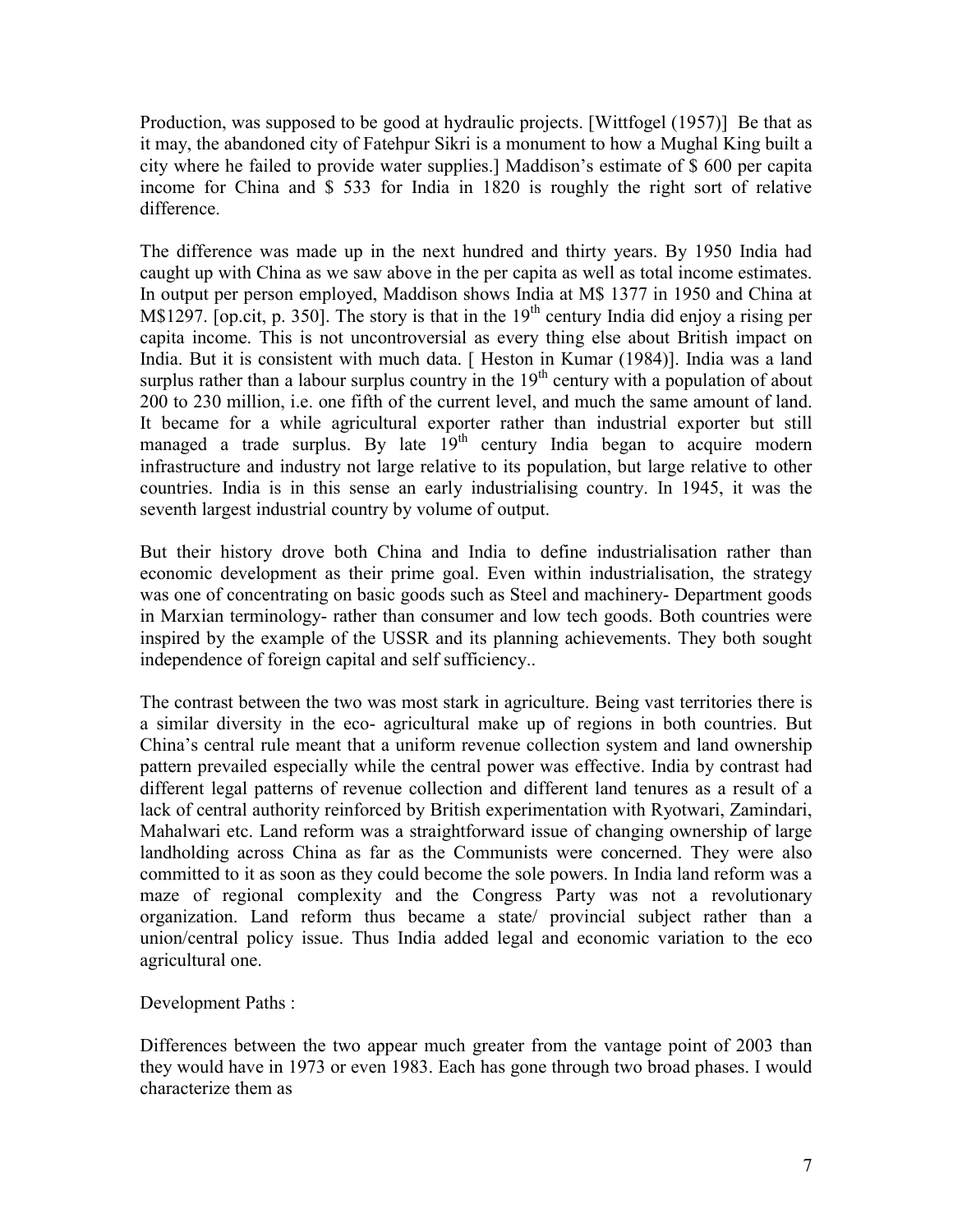### [a] Taking Nationalist Ideas Seriously, Making Mistakes and Learning From Them

Both countries feared foreign domination and considered development as synonymous with industrialisation. Both considered the State as the engine and the driver of growth and suspected the private sector's initiatives. The ideology forged during the long march to independence – Marxism- Leninism- Maoism in China and Gandhism, plus an amalgam of Social and liberal Democracy in India shaped the response more than economic realities warranted. One Man ruled the roost though his closest associates did not share his beliefs as much as they said while he was still around. Mao for China and Nehru for India laid down the path from which each country had to deviate, if only because the path led to a blind alley.

For China the first period lasted from 1949 to 1978; for India from 1947 to 1980. China learned quickly thanks to Deng Xiao Ping. India did not have a Deng. Blood proved much thicker than pragmatism in matters of economic ideology. India began a half hearted change in 1980 when Mrs Gandhi abandoned self sufficiency as an ideal and took a big loan from the IMF. But that loan and subsequent hard currency borrowing were frittered away. India could be said to have wasted ten years in a half hearted liberalization which hit the buffers in 1991 when the country nearly went bankrupt.

[b] Living in The Modern World and Adapting to it:

In the second phase each country forgot the lessons it had thought it had learned from its history- xenophobia, fear of foreign trade and foreign capital, distrust of private initiative and decentralization. Each adapted to the rhythm of the world economy rather than sail against the wind. Being large vessels, they have a bit more freedom of manouevre than small countries. They misused the freedom in the first phase and corrected themselves in the second phase. Their comparators would be two smaller countries both with colonial past- South Korea and Taiwan who did not go through a two phase path. After 1960, South Korea single mindedly pursued growth with spectacular results. Taiwan had a similar colonial background to Korea's but it also had the influx of the Guomindang elite which transformed property rights in Taiwan and achieved what it could not on mainland- a successful growth strategy.

The comparison between the two pairs of countries is revealing. In 1950 China and India had per capita incomes of M\$439 and M\$619 while South Korea and Taiwan had M\$770 and M\$936. By 1999, the numbers were China –M\$3259, India M\$1818, South Korea M\$13317 and Taiwan M\$15720.

Let me examine the two phases in some detail

First Phase 1947/9- 1978/80

Both China and India saw a development of Department I goods- steel, cement, machine making machinery- as pivotal to its growth programme. India had at this time a viable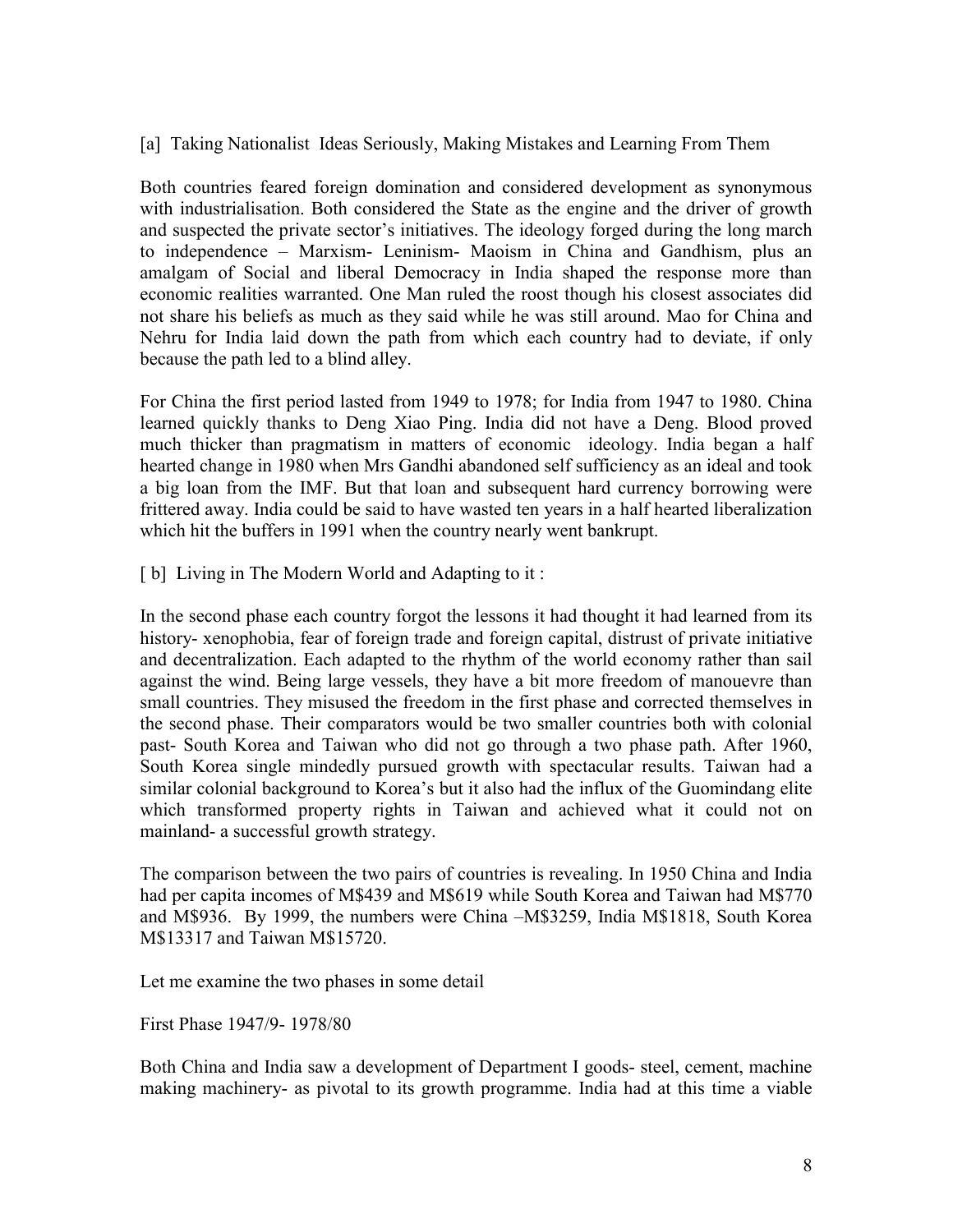world class textile industry which it chose to stifle in its search for employment intensive growth strategy which meant favouring small scale and low tech firms against large scale industrialised firms. India diverted resources from domestic consumption goods production, especially of the machine produced variety, to investment goods production in the industrial sector and small scale industrial consumer goods Even its savings rate was not significantly raised and the growth rate remained modest. China seems to have concentrated its industrial efforts also on the basic goods sector initially, but soon after the first three four years switched to an all round emphasis on heavy as well as light industries. Apart from the aberration of back yard steel furnaces in the Great Leap Forward phase, it was not saddled with a small scale industry strategy. But China had a more successful resource mobilization strategy than India did. The Indian Second Five Year Plan [ 1956-61 ] ran into a resource constraint by 1958. China on the other hand ran into the evils of overweening ambition in launching the Great Leap Forward. There seems to have been a slowdown in China in the 1960-1965 period, whereas in India it came in the second half of the Sixties after the Third Five Year Plan [ 1961-66 ].

China managed its agrarian reform better than India. Starting from a higher level of productivity, China went onto transform not only the tenurial relations in agriculture but also transformed the production conditions. Thus abolishing of landlords, forming cooperatives and then communes changed not only the distribution of surplus, but also its size. India concentrated on changing the tenurial relations by abolition of zamindari and of intermediaries to redistribute the surplus. Reform was of course different in different regions as the polity dictated. But India did little to change production conditions – land pooling, technology used or deployment of labour resources. These changed in India in the 1960s with the advent of the Green Revolution where a combination of foreign knowledge, domestic subsidies and rural private initiative brought a capitalist revolution to the Indian countryside. Despite this, China's lead in agricultural productivity remained to the end of the first phase and indeed increased when in the second phase China went over to a more private initiative system.

But above all China did very well by human development. Long run calculations of Human Development Index [HDI] have been made by Nicholas Crafts. For China and India he has estimates for 1950, 1973 and 1992 . The Human Development Report [HDR] has over the various years published trends in HDI from 1960 onwards. Its methodology has evolved over the years and so the estimates have also been revised even for earlier years. Using HDR 1997 and HDR 2002 we can see the trend up to 2002. The HDR estimates start in 1960 and are not strictly comparable to Crafts's estimates but they are close enough.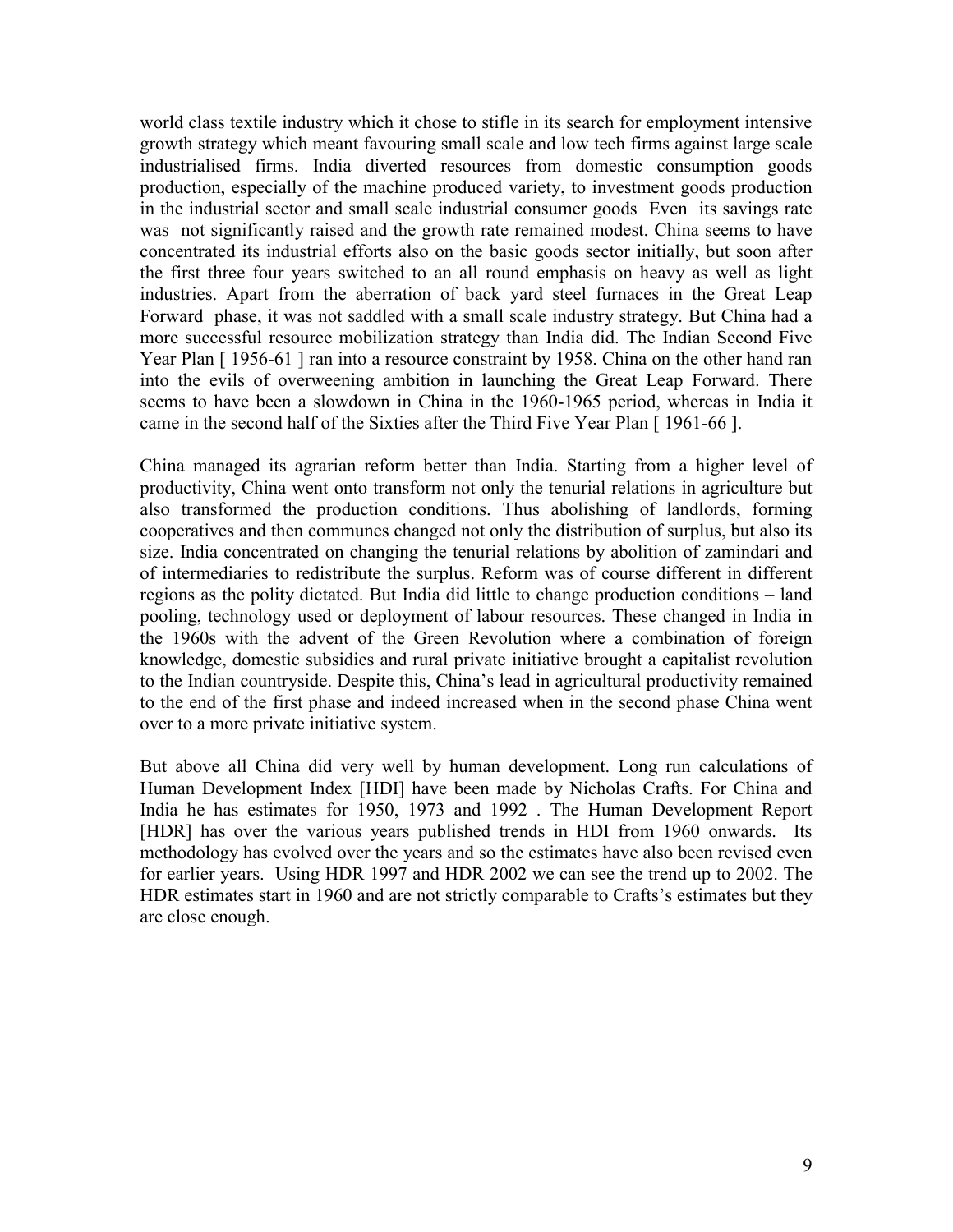| HUMAN DEVELOPMENT 1950 - 2000 |       |       |       |       |       |       |       |  |  |
|-------------------------------|-------|-------|-------|-------|-------|-------|-------|--|--|
|                               | 1950  | 1960  | 1973  | 1980a | 1980b | 1992  | 2000  |  |  |
| China                         | 0.163 | 0.248 | 0.407 | 0.475 | 0.554 | 0.594 | .0726 |  |  |
| India                         | 0.160 | 0.206 | 0.289 | 0.296 | 0.434 | 0.439 | 0.577 |  |  |

Sources 1950,1973 and 1992 Crafts( 1997); 1960, 1980.a HDR 1997 1980b and 2000 HDR 2002

Thus we see that although level pegging in 1950, China soon left India behind by 1973, although they had similar per capita incomes. Over the fifty year period although the HDI numbers are not strictly comparable, China enhanced its HDI four and a half times while India did so only three and a half times Taking the estimates for 1950, 1980b and 2000, We see that in the first thirty years China advanced much faster- three and a half times than in the last twenty years -only by a third more. India on the other hand took its HDI up two and three quarters time between 1950 and 1980 and again by a third in the next twenty years. Some writers have argued that the slowing down of China's advance in human development was due to the disbanding of the communes and with it the downgrading of the health care facilities available to all. [ Dreze and Sen (1984)]. On the other hand the higher up towards a country's HDI climbs towards the value of 1.0 the harder each step becomes. Whichever way we look at it, China has done much better in human development than India has.

While there may be an argument about the state of health care facilities in China after the Deng reforms were launched, it is in other dimensions that China kept on doing well. Its emphasis on education for all from early on paid handsome dividends while education remains a blot on India's record. Here again the centralist versus federal polity makes a lot of difference. Social conditions differ immensely across India in terms of caste structures, influence of religion and superstitions. Hinduism is not an egalitarian religion even in theory and Islam at least in India is not so in practice.<sup>5</sup> It is only when you go south where the influence of Christian missions was felt and social movements against the caste system were successful in early  $20<sup>th</sup>$  century that you witness an improvement in human development statistics. India continues to pay a heavy price for its neglect of education especially as it concerns women. [ The usual exception in India is of course Kerala which shows what can be achieved even in a democratic society by committed public action. Kerala has had the benefit of a democratically elected Communist government ever since the mid 1950's. But historically Travancore Cochin, which was the native state in what became Kerala, had a higher literacy rates even by the 1940s than its surrounding British India districts. Matriarchy and Christianity plus an enlightened ruler played their role here ]

The first phase, despite the differences in approach to agrarian transformation and human development, altered the relative positions of China and India from what they were in 1950, but not by much. By 1978, Per capita income of China was \$979 and of India \$966. China had caught up with India over the thirty years, but not dramatically surpassed it.

 $\overline{a}$ 

<sup>&</sup>lt;sup>5</sup> The distinguished French anthropologist Louis Dumont has celebrated India's inegalitarianism in his Homo Hierarichicus as well as other books. [See Dumont (1980)]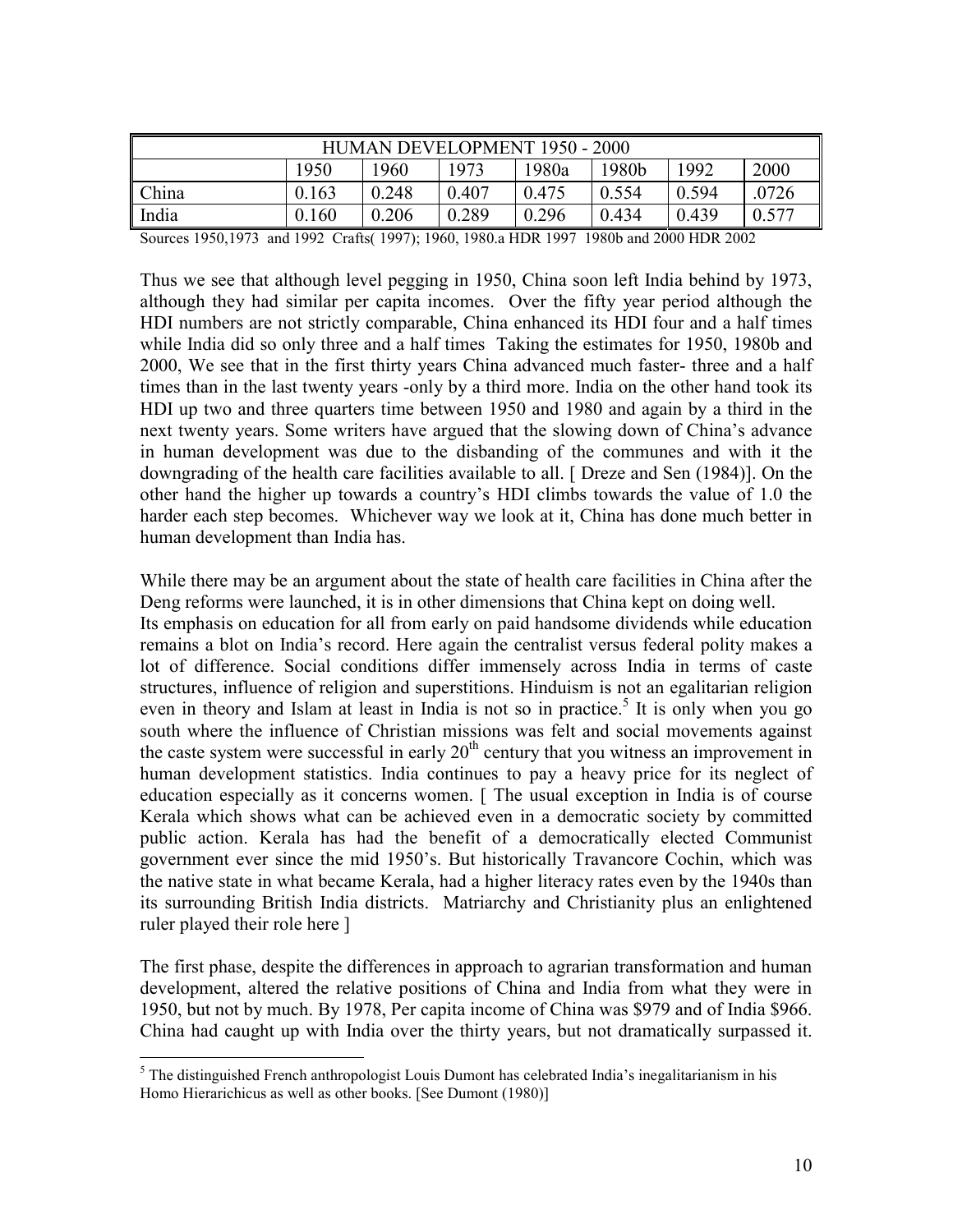Agricultural productivity per worker was almost identical in 1975 in the two countries – China 2.3 and India 1.9  $\lceil$  relative to USA = 100  $\rceil$  and in per hectare terms 218.2 and 212.4 respectively again relative to USA as 100. [ Maddison et al ( 2002) ] One may ask why this was so. Why that is it was that China despite its revolutionary effort in industry and agriculture, its immense achievements in education and poverty reduction did not do much better than India. There are two responses to that question.

One is that of course it did. China's income doubled while India's only went up by fifty per cent. Of course China had suffered from the ravages of war and civil war through the fifteen years since Japan's invasion of Manchuria in 1933. So its per capita income in 1950 was below its potential. But even then we must acknowledge that China's growth was not smooth. While it was rapid, China's growth suffered from the tendency of Mao to take immense risks and plunge the economy into catastrophes. I am personalising the problem because Mao was a dominant influence in China to an extent that Nehru never was. This is where a totalitarian system can differ from a democratic one. It can accelerate growth and mobilize immense resources, but if the direction is wrong it can also crash and waste an awful lot of resources in a short period of time. But added to that, the political culture of China has been long used to such imperial power while India has been a much less commandable polity. Thus Mao plunged China into the Great Leap Forward as well as the Great Proletarian Cultural Revolution [GPCR] and it was the structure of centralized and personalised power which led to the catastrophic famine of 1962. China must have paid a price for this in terms of death, starvation and wasted resources in abandoned projects. Much human capital, of university teachers and students was devalorised during GPCR.

India, by comparison, had its muddle and mess but no great discontinuities in its development experience. It had a multi party system and even within the Congress Party antagonistic factions which could mobilize opposition to Nehru.. Even before his death, Nehru was forced to abandon his preferred policy of cooperatives in agricultures by the farmers leader Charan Singh, but then besides Nehru no one else in the Congress took cooperative agriculture seriously and had done nothing about it since the Agrarian Reforms Committee of the Congress proposed it in 1949. The Second Five Year Plan had to be modified due to resource shortages, but the Third Five Year Plan kept to the same basic strategy. During the 1960's India went through what was known [in a Maoist parody] as the Three Twos- death of two Prime Ministers, Two Harvest Failures and Two Wars. There was a policy reversal in agriculture when the High Yield Variety programme was adopted; rural and regional political bosses asserted their hold over the Congress and displaced the urban westernized elite after Nehru's death, but they in turn were displaced after 1969 when Mrs Gandhi regained control of the Congress. India had to devalue and felt the heat of US and World Bank disapproval. Yet the economic strategy did not [sadly] change. The crisis of slow growth came in 1975 when in face of popular unrest Mrs Gandhi was driven to suspend democracy and declare Emergency. But that did not last long, proving yet again that India cannot be commanded by centralized and personalized power. [Desai (1975 )]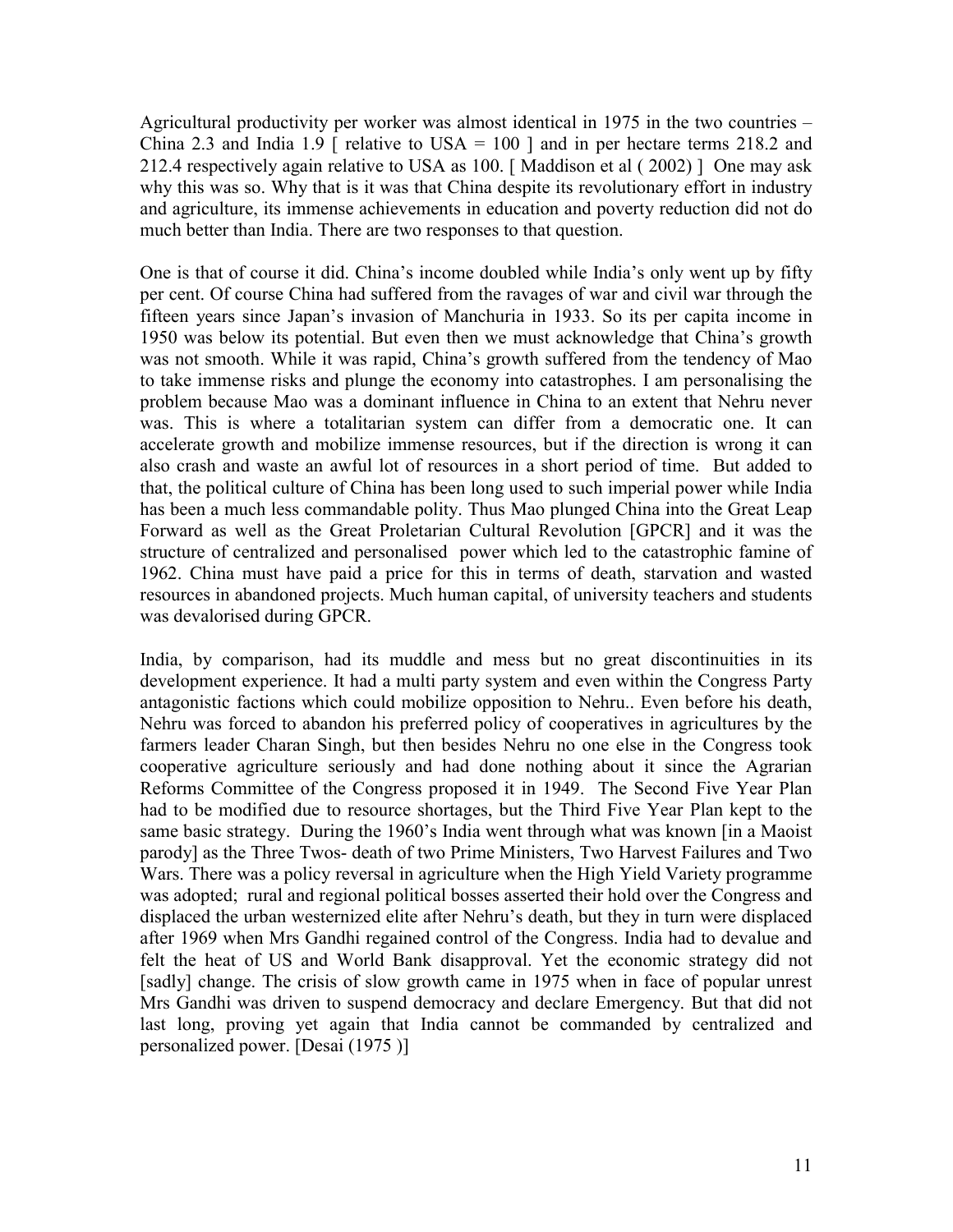The Second Phase:

It was China, after 1978 under the influence of Deng, that accelerated leaving India far behind. In the next twenty five years China's per capita income more than trebled while that of India merely doubled. The logic of compound growth rates is pitiless and China's income is thus almost double that of India. How did China do this ?

China did this paradoxically by adopting a much more 'capitalist road' or Bukharinist strategy [for those old enough to recall these arcane labels] than any other communist regime [Yugoslavia included]. What is more, China adopted a road that India could always have adopted; indeed right after independence except that no one, not even the Indian capitalists, were advocating greater import of foreign capital, opening up the economy to an export orientation, with Special Export Zones [in China's case not all that different from the foreign concessions in ports which were so much resented before 1949]. While India went on restricting its large native capitalist class after independence, China had to practically reinvent its own bourgeoisie after 1978. Indeed according to a newspaper story cited by Dharma Kumar [op.cit], China, which had invented the examination system for selection of bureaucrats in the mists of time, approached India in the 1980's to seek its guidance about conducting examinations for its civil servants on the lines of UPSC exams in India.

Of course China's policy revolution was not seamless and Deng had to struggle to establish his hegemony. There is a debate among China scholars about the fang/shou [stop-go] cycle in Deng's reforms in the eleven years between 1978 and 1989. [Baum (1994), Shirk (1993)] But once established, his control over policy was absolute; the political culture's habit of obedience to emperors helped. [After all, the establishment of Imperial authority had to go through such transition periods throughout Chinese history but to support that claim will take me too far away from my theme as well as my competence.] Deng transformed agriculture by introducing the Family Responsibility System- privatization Chinese Communist style. He then took on the industrial sector and opened it up to foreign capital while making room for the growth of Village and Local enterprises. He left the Public Sector Enterprises untouched but slowly brought modern methods of fiscal and financial control to China. China had to introduce property rights and contract laws which India has had since Macaulay

India meanwhile also started to jettison some of its own orthodoxies, but the personality in power was still the same. Mrs Gandhi abandoned the fetish of national self sufficiency and began to borrow abroad, from the IMF to begin with. She however changed little else in the dirigiste logic of Indian economic policy. The collapse of India's textile industry was symptomatic of the malaise. Within thirty five years of independence, India had managed to bankrupt its once globally competitive industry. Freed from the constraint of foodgrain availability thanks to the Green Revolution, India did not manage to apply to its industrial sector the lessons learnt in its agricultural revolution- use foreign knowledge, rely on the dynamic private sector and deploy subsidies selectively. Instead, foreign borrowing was used to ease the consumption constraint in the public sector and to cushion loss making public enterprises. Ian Little and Vijay Joshi argue in their book on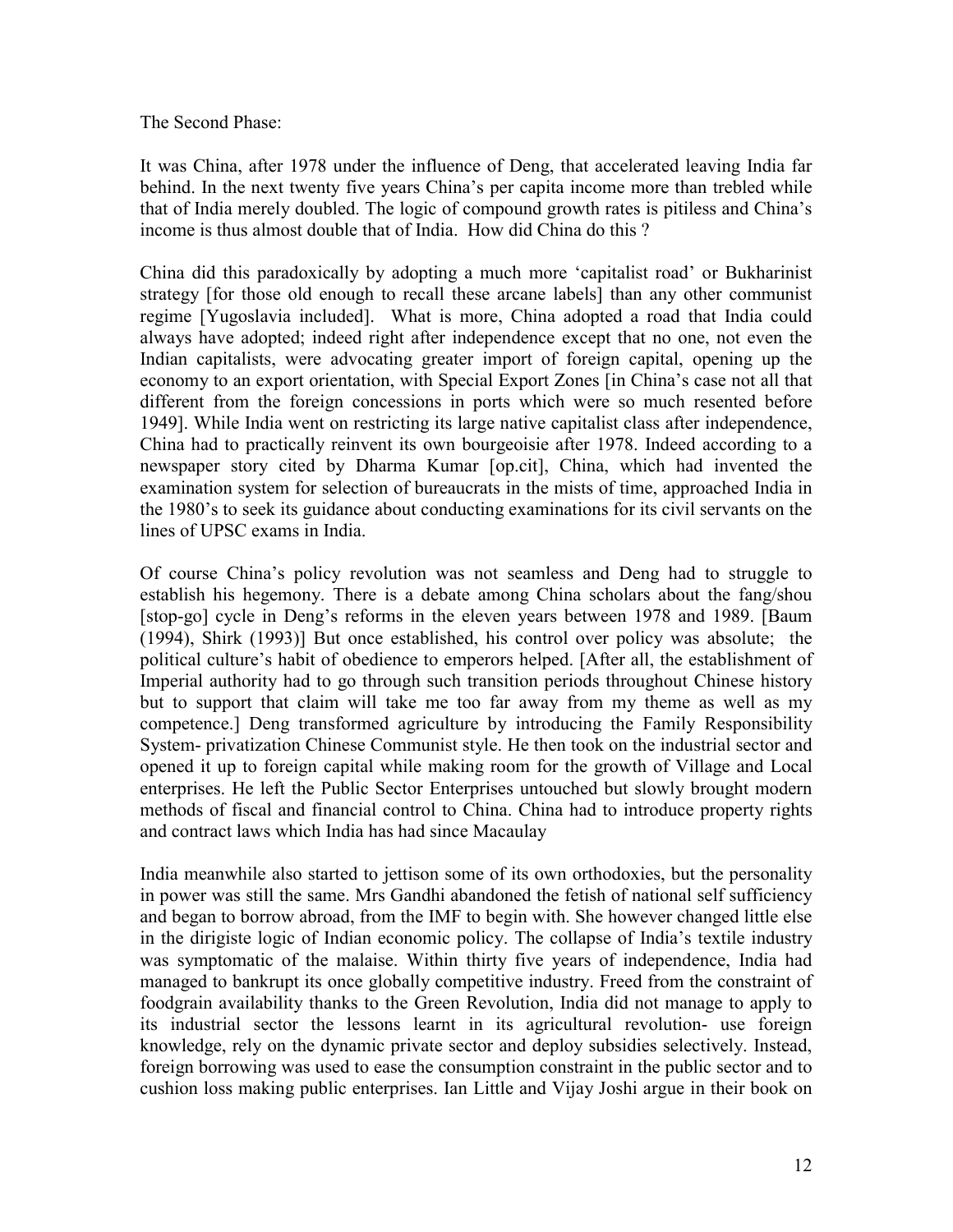Indian economic reforms that Indian policy making alternates in five year spurts of radicalism, followed by a quiescence when it again flares up under political or economic pressures. [Little and Joshi ( 1994 )]

India really changed course only after the shock of 1991 when it was nearly bankrupt and had reserves which would cover only two weeks' imports. But in the change the same personalities were involved as in the old dirigiste regime. Manmohan Singh as Finance Minister was crucial to the reform, but he was no Deng and neither was Narasimha Rao, who was Prime Minister 1991-1996. Indeed by 1994, India began to reveal its reluctance about economic liberalisation. Ever since, India has been reforming its economy, but in a much more embattled way than China. Given the nature of the political culture, reform can only be introduced by broad consent and all the potential losers [many of whom are in power] have to be bribed [sometime literally so] to advance matters.

Thus while China has received a lot of foreign capital, India has not. By 1998, Maddison's calculations show that China had \$183 FDI per capita and India had \$14. Even if a lot of China's FDI was due to the Chinese diaspora, it only shows the failure of India to attract its own diaspora to invest, in spite a lot of trying. Indeed India has sought portfolio capital more than FDI since suspicion of foreigners remains strong, not only among India's politicians but even more among its capitalists. There has been some change for the better in the last five years under the BJP/NDA government but there is a long way to go.<sup>6</sup> There are other more usual reasons for the difference in economic performance. For one, the Chinese savings rate in the high 40's is nearly twice India's which is in the mid 20's. Indeed given the higher savings rate in China plus the FDI influx, the growth rates are less far apart than should be the case. India has averaged 5.5% in the 1980's and around 6.5% in the 1990s. Even at 7% to 9%, China's growth rate implies inefficient use of capital barring gross measurement errors. Or it could indicate sharply diminishing returns to capital, but I doubt that given that a lot of FDI embodies the latest knowledge.

The reason may be that in both countries there is a large public sector where enterprises are seriously loss making. Both countries are wedded to Soviet style emphasis on inputs rather than outputs and accumulation for its own sake. India had begun to shed some of these and has always had a smaller public sector than China. So the waste of resources by malinvestment [to use an old fashioned Hayekian word] is larger in China. In both countries there is also a budget deficit which is out of control; perhaps more so in India due to the exigencies of democratic and coalitional politics, as well as weak central control over provincial budgets.

The two countries have mobilized savings through their financial structures, but the mobilization has left the financial sectors in fragile states. Non performing assets in the banking systems as well as the non banking financial sector [ITICs in China] indicate a problem ahead. India has failed to impose arms length regulatory regimes free of politics

<sup>1</sup>  $6$  For recent restructuring efforts in the organized private sector in India see Forbes, N. (2002) Doing Business in India : What Has Liberalization Changed ? in Krueger (2002 )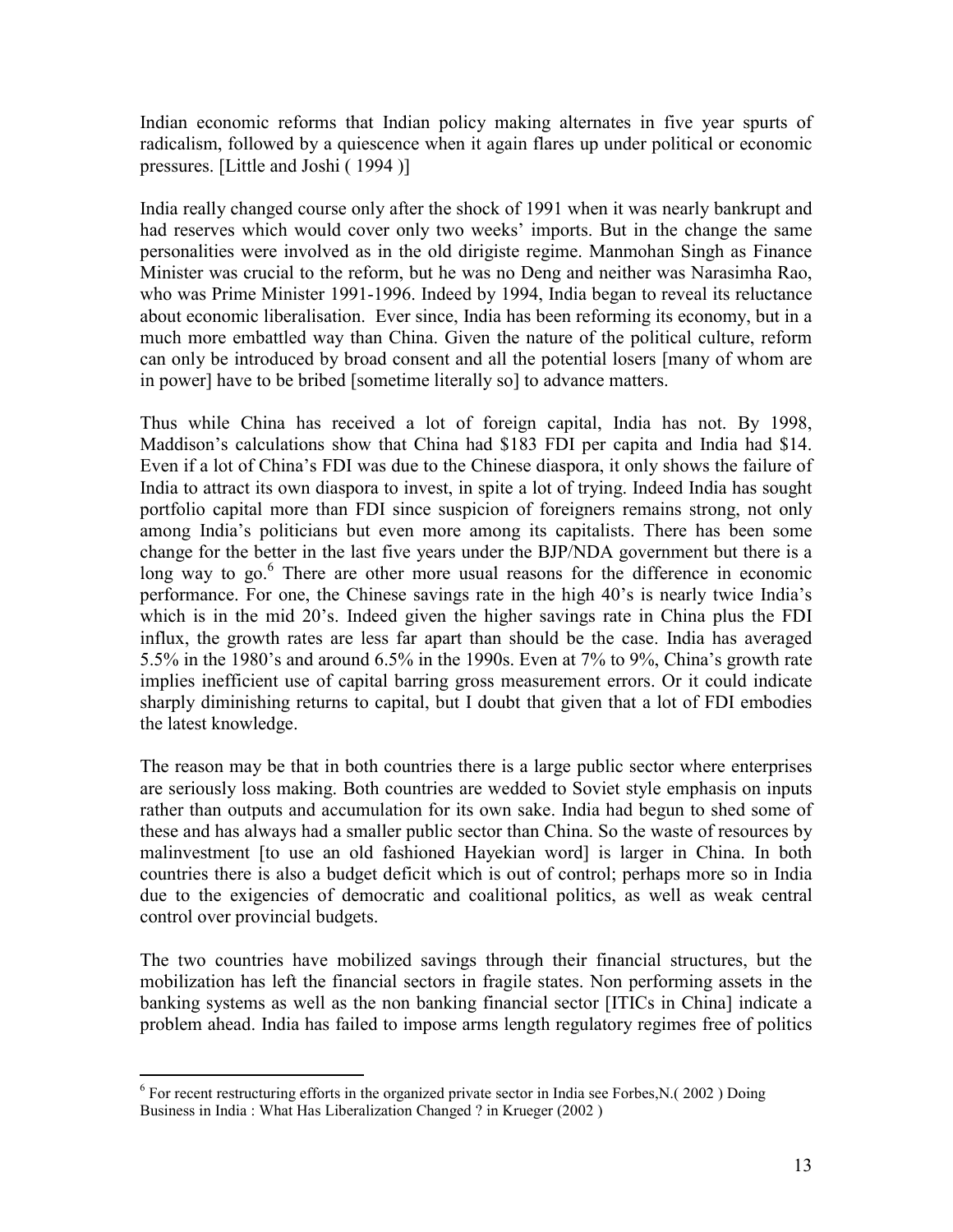and the result has been fraud and corruption in equity market related activities- UTI, Stock market scams of Harshad Mehta etc.[ Saez ( 2001), Desai, Saez and Gupta (2003)]

It is difficult to predict whether a combination of budget deficits, domestic debt and financial sector weakness will cause a major crisis in either country. Both have managed to run their external accounts fairly well. Their reserve positions are healthy, exchange rate policy – pegged to the dollar in China and a dirty float in India –are prudent. India has moved faster to full capital convertibility in recent months while financial sector reforms are yet to be undertaken. China has not moved as far with convertibility but its peg to the dollar may cause problems if the dollar weakens to any significant extent. India's foreign liabilities are more weighted towards the short run and portfolio end, while China has a larger FDI flow. The Asian crisis reminded us that even sound macroeconomic numbers are no guarantee against a run on the currency if the markets suspect a mismatch between internal and external balance. Here it is India which is more fragile than China.

Speculations and Counterfactuals :

I now turn to some very broad and highly speculative considerations. Having looked at China and India over the years since 1820 against a longer background, it is worth exploring a longer future. What follows is even more my own view than what has been said so far.

In a *long duree* perspective, the present strong relative position of China can be attributed to the radical changes in China since 1978, thanks to Deng. Of course the foundations laid in the first phase wherein China doubled its per capita income obviously helped. But the similarities in their respective per capita incomes in 1980 merely reflects the longer history of the two countries. A priori, there is no reason why China should have opened such a large distance in such a short period of time. This is especially so because as I have already remarked above, China adopted a policy which it was always possible for India to adopt. Indeed anyone looking at the two countries at any time between 1950 and 1975 could have thought that India had a better capitalist infrastructure as well as commercial culture than China had. The diasporas of both China and India have always been adept at commercial activity so there is nothing in Chinese or Indian culture as such which could make a difference. The difference arises out of the political and institutional differences inside the country and these are very much short run and changeable.

### Can China Combine Capitalism with One Party Rule ?

China appears to have been able to separate the political institutions of a Leninist State with single party dominance from its economic imperative of state ownership of all means of production. This is unique in political economy of modern times. The transition is not yet fully complete as there is still a lot of central control over economic life and a large state owned sector. It would be a bold person who could predict how far China could go in this separation. Thus could one have a fully capitalist or even a largely capitalist economy with a Leninist State? This is not the same as Market Socialism but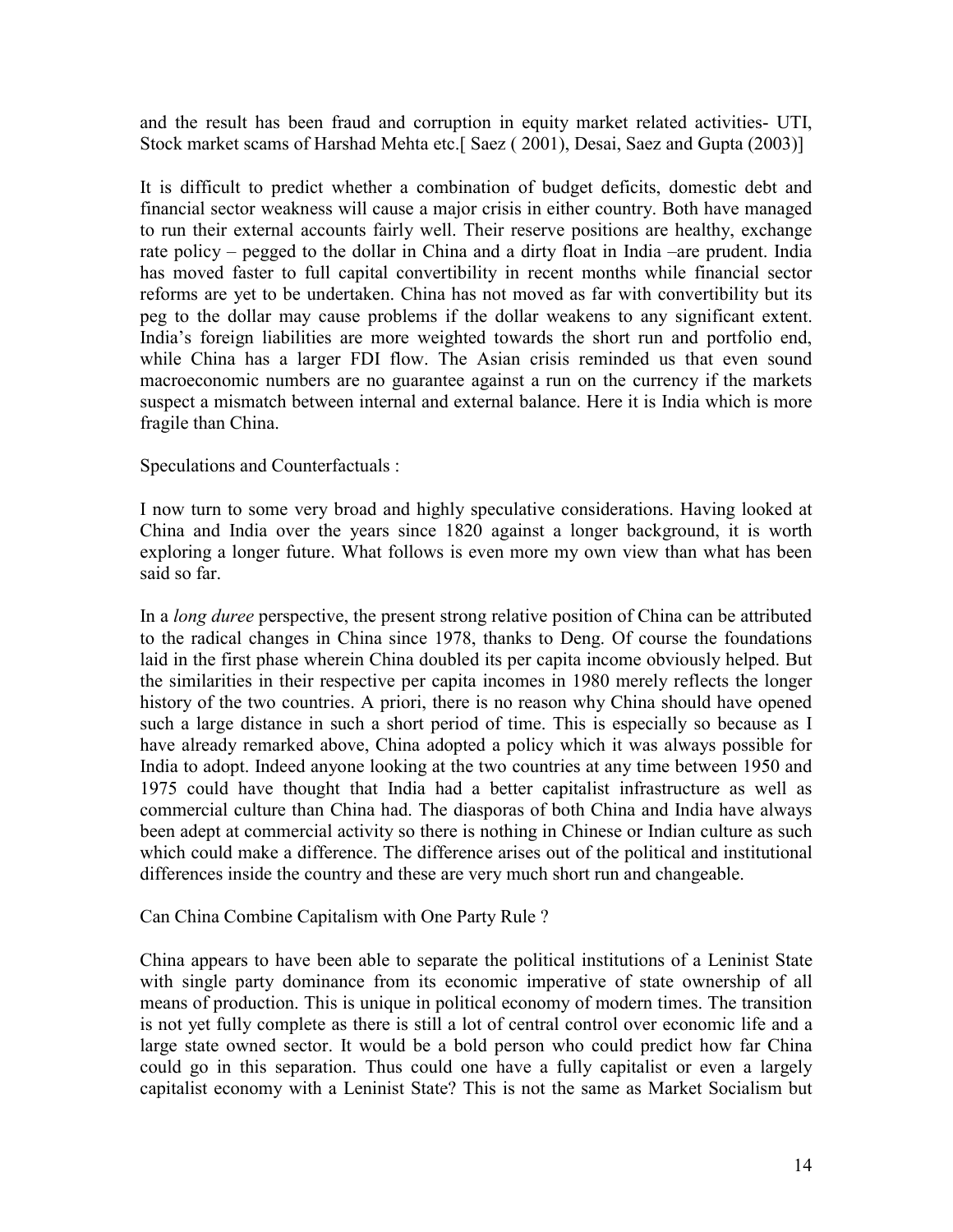more like State Capitalism although the word has now been much maligned in the polemics on the Left. When Lenin spoke of State Capitalism he had the German War Economy during WWI in his mind- a private ownership economy run in a centralized fashion. [Desai (2002)] The Chinese version of State Capitalism could in the limit amount to private diffuse ownership with single party monopoly of political power. Is this feasible or likely?

Normally we associate rise of democracy with a prosperous middle class with plenty of 'bourgeois' elements. A private ownership economy is bound to require a lot of economic freedom and as we are all crude materialists in this matter, we associate economic freedom with political liberties. While there is some opening out in the direction of separation of powers in some local jurisdictions [ SEZs such as Shenzen ] it is difficult to envisage separation of powers in the absence of multi party democracy with free elections and a possibility of change of the party in power. China's experiment is thus one of the most interesting episodes in modern political economy. Will China be able to sustain one party rule with a private enterprise economy? Is State Capitalism feasible in peaceful post revolutionary times?

The implicit Chinese answer seems to be that if the CCP delivers on fast and sustained economic growth while restructuring the economy continuously in a capitalist direction, then the CCP monopoly of political power will become feasible with limited concessions such as separation of powers but no party competition. Marxian and every other political economy says that this is not easy, even not possible. [Moore (1969) Desai (2002)] Economic freedom will spill over into demands for political freedom. Even authoritarian governments- i.e. non communist dictatorships- have been unable to sustain monopoly of political power with developed capitalism. Leninist State formations in Europe collapsed along with their economic forms. Apart from China, only North Korea and Cuba remain as major non capitalist economies and non (liberal) democratic polities. Can China defy the so-called laws of historical materialism [or even cross section growth regressions of new political economy] and avoid the transition to democracy ?

One particular problem in this respect relates to the legal framework. While civil and political liberties can be curtailed, once you grant property rights certain liberalizing consequences inevitably follow, as any  $18<sup>th</sup>$  century political economist will tell you. Thus the Communist Party qua contractor or buyer and seller of property cannot be above the law. There has to be accountability and auditing, legal sanctions and punishments for non delivery or non performance. From this requirement follows the need to have law courts and a legal profession which enjoy a certain degree of immunity from the perennial habits of Communist Parties to bully if not liquidate all those who disagree with them. An independent legal profession needs further freedoms of speech and association and so on. It is this compulsion to establish a rule of law which will be crucial for China. In a fascinating and detailed study of the growth of the rule of law in China, Peerenboom makes the following observation which despite its length is worth quoting

"In the end, however, a transition to democracy is likely to be necessary to overcome the Party's legitimacy deficiencies, to address accountability issues, and to reduce growing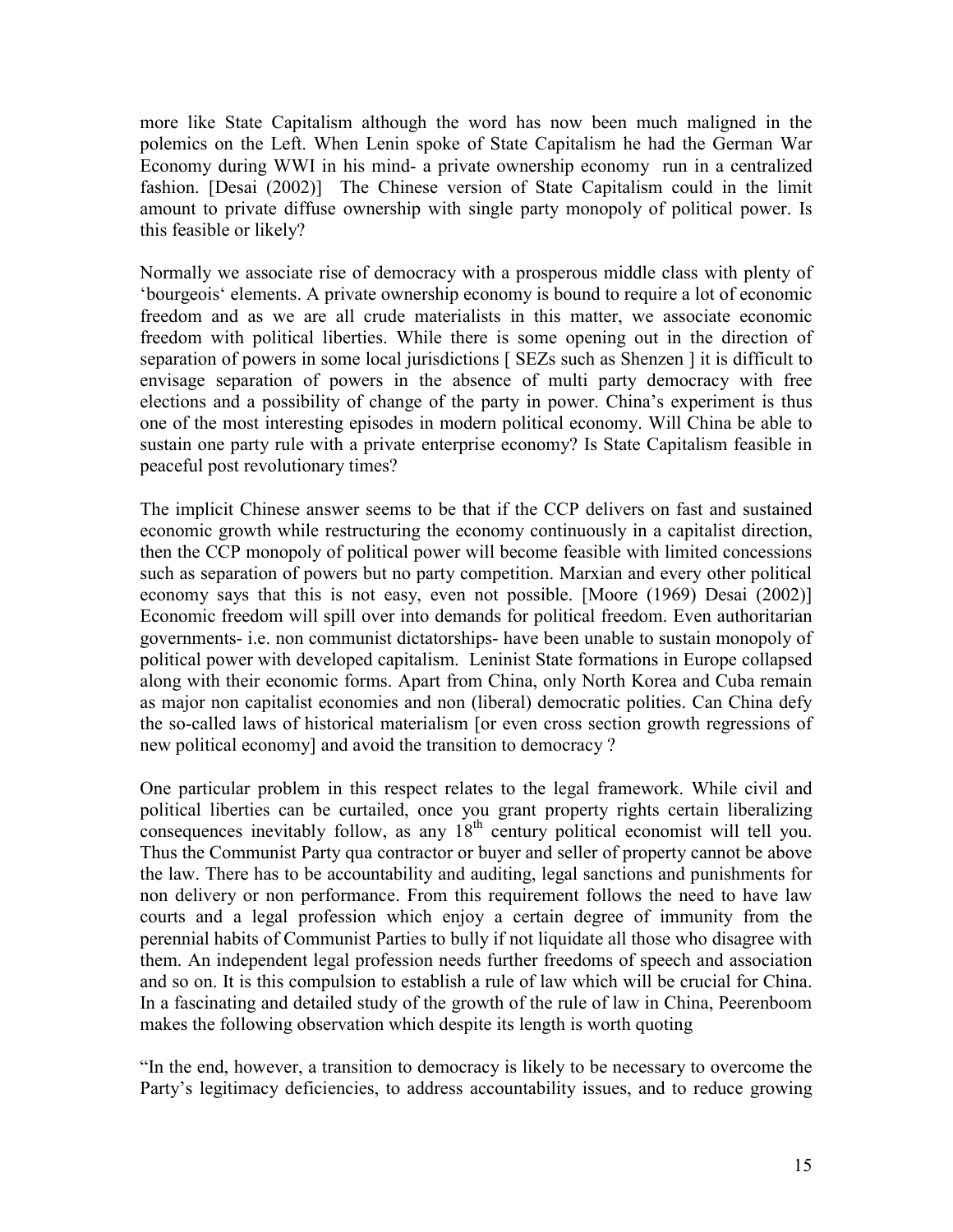social cleavages. It is possible that over time the Party could stave off extinction by transforming itself into a Social democratic party. The Party could well gain support of its citizenry if in the next decade it is able to reduce corruption to a tolerable level and to sustain economic growth while dealing with such pressing problems as SOE reforms, reform of the banking and financial sectors, and the need to establish a social security system and to clean up the environment. It could further broaden its appeal by gradually relaxing its grip on society and allowing citizens greater, albeit still limited, freedom of speech, assembly, and association. In short, it could adopt a more communtarian approach. If it does not, and elections are held, it could very well lose out to the party that does adopt such an approach, all else being equal" [Peerenboom (2002), pp572-3]

This is a tall order for any country much less China. Indeed India itself has not eliminated corruption nor reformed its banking and financial sectors. But people will tolerate corruption if they can throw the corrupt out of office, even if this exit is only through a revolving door. Democracies coexist with all sorts of imperfections and can indeed even withstand a lot of misery unlike authoritarian regimes, as the fate of the USSR in face of the stagflation crisis of the 1970's showed in contrast to Western economies. What Mrs Thatcher could do to the British economy, Brezhnev, Chernenko or Gorbachev could not. So China does not have to make things perfect if it can only grant bourgeois freedoms to its people. If not it has to be better than the most perfect democracy. Can China find its way out of this paradox ?

My interim answer to this is that the odds are stacked against China being able to do this. Not that it is impossible or even unlikely but the odds are not favourable. There is one major reason for this, for which I appeal to Chinese history. This is China's inability to handle dissent and defiance of central rule without a lot of damage. The episodes of Taiping and Boxer rebellions in the Imperial era and GPCR, as well as the 1989 troubles which were not confined just to Tiananmen, show that China is fragile if not brittle when it comes to dissent. In the next ten years, China will be adjusting to economic restructuring due to WTO as well as facing up to global media exposure due to the 2008 Olympic Games. It will be an open invitation to human rights movements and Falun Gong to expose the regime to international scrutiny. Moscow's experience of the 1980 Olympic Games proved crucial in the way the Soviet Union collapsed. What about China?

I expect China to survive as a powerful economy, but after a short period of political turbulence on the lines of the Taiping rebellion or GPCR. China will be forced to make a political transition as profound as the Eastern European states did with their economies. The final shape will be a more democratic China, but it may not necessarily be a liberal democratic Western type regime. There are after all living examples of "less-than-liberal" democracies- Singapore. Taiwan, Malysia which China can follow. You can have a multi party democracy with a single party dominance as in Mexico and Japan and India till 1989. One can have dual power as in Iran with the Ayatollahs [Communist Party] vying for control with a democratically elected power. There are many choices on the way to a full transition to liberal democracy.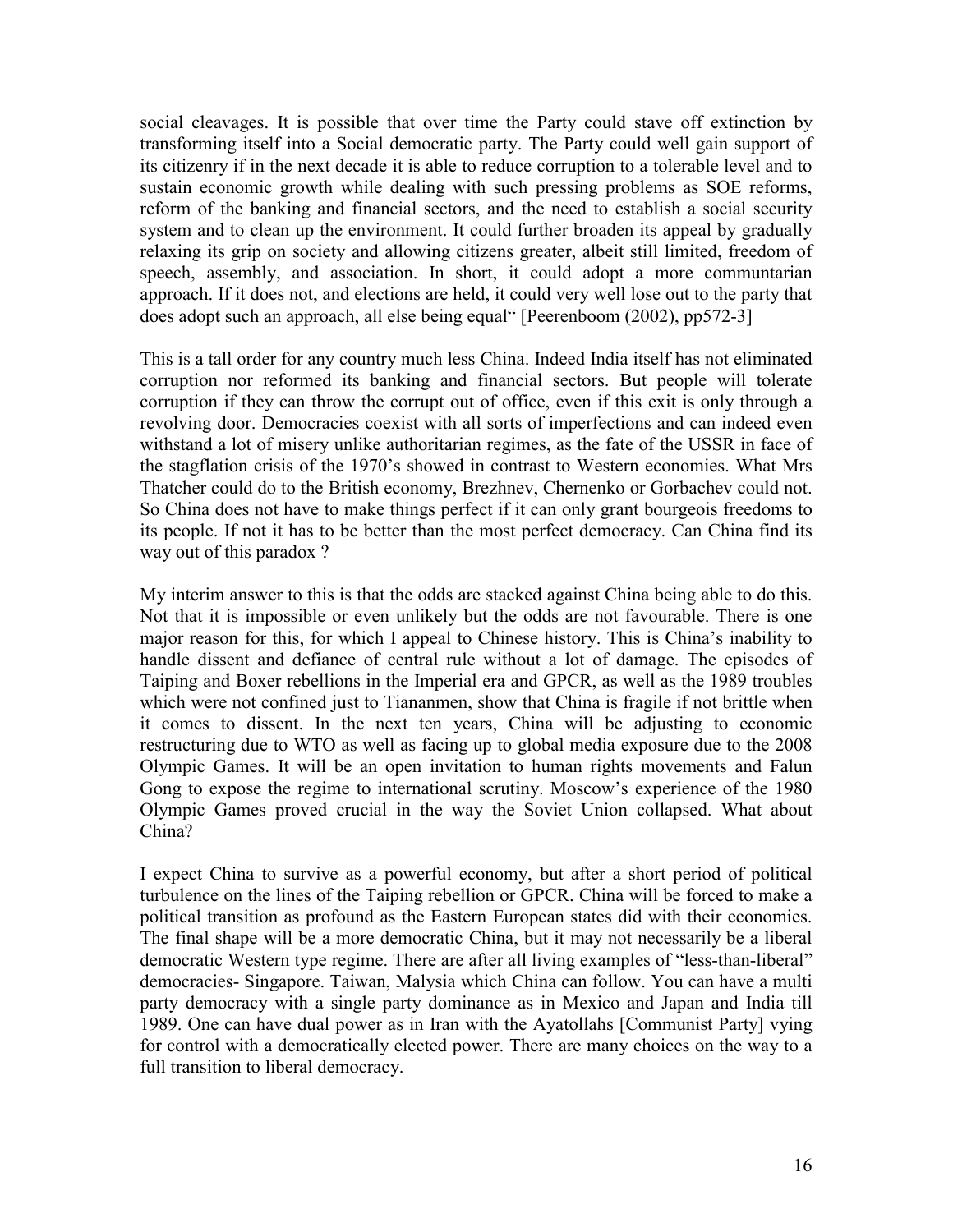#### Can India catch up with China?

India has problems about delivering strong focused government pursuing a single objective with total commitment. Its great achievement is to have constructed world's most populous democracy against all the odds – illiteracy, multiple languages and religions, racial and social heterogeneity. There have been spurts of committed action- in the mid 1950s when the Second Five Year Plan was formulated, in early 1970s when Mrs Gandhi pursued her anti poverty programme, in the mid 1980s when Rajiv Gandhi pushed the import liberalization policy harder, the early 1990s with Rao and Manmohan Singh liberalizing the economy and finally in last five years when the reform process has been kept up rather than reversed as many had feared. The growth rate has gone up from 3.5% to 5.5% and now 6.5%.

India has also achieved another miracle relative to many post colonial societies. It has maintained its territorial integrity, unlike for example Pakistan. It has not had a civil war, unlike Nigeria or Sri Lanka and while multi ethnic federations such as Yugoslavia and the USSR have broken up, India has not. This has absorbed resources as India has had to fight subnationalisms in the North East Nagaland, in Panjab with Khalistan and in Kashmir with international subversion added to internal dissension. It has had communal strife between Hindus and Muslims, Hindus and Sikhs, between caste Hindus and Untouchables/Dalits and so on. It has also faced class based revolts in Telangana in the 1940's, in West Bengal, Andhra Pradesh and Bihar with the Naxalites. Through all this it has survived as a democratic open society based on consensus and debate. Life is about more than per capita income and its growth.

For India any hope of growing faster depends on less government rather than more, on harnessing the private sector entrepreneurial talent which has always been there but was stifled for a long time. But this requires a less interventionist government but a better regulatory regime. India's bane is the politicization of all aspects of economic life and the difficulty of constructing an arms length regulatory regime free of political interference. This is because of and despite its democratic politics.[ Desai (2002a)] Thus even after a large piece of stock market fraud or mishandling of UTI customers' investments, there has been little by way of punishment. Indeed a large number of financial scandals have thousands of victims but no culprits convicted. [India Today (2003) for a recent list ] One cannot expect a flourishing private enterprise culture in absence of trust and effective regulation. Thus a black economy, smuggling and criminalisation of financial markets flourish. Depoliticisation of the economy thus remains a challenge. This is the same challenge as the more frequent complaint about control of the budget deficit because the deficit is due to the compulsions of consensual politics with coalition government and weak powers over regions.

What then are the chances that we may see a strong effective government emerge at the Centre with effective fiscal control over its own budget as well as the budgets of states and an ability to depoliticise regulatory structures? Here there comes a deep dilemma of the Indian polity. India was set up after Independence as federal polity because of the awareness of the first generation of leaders of the difficulty of holding the various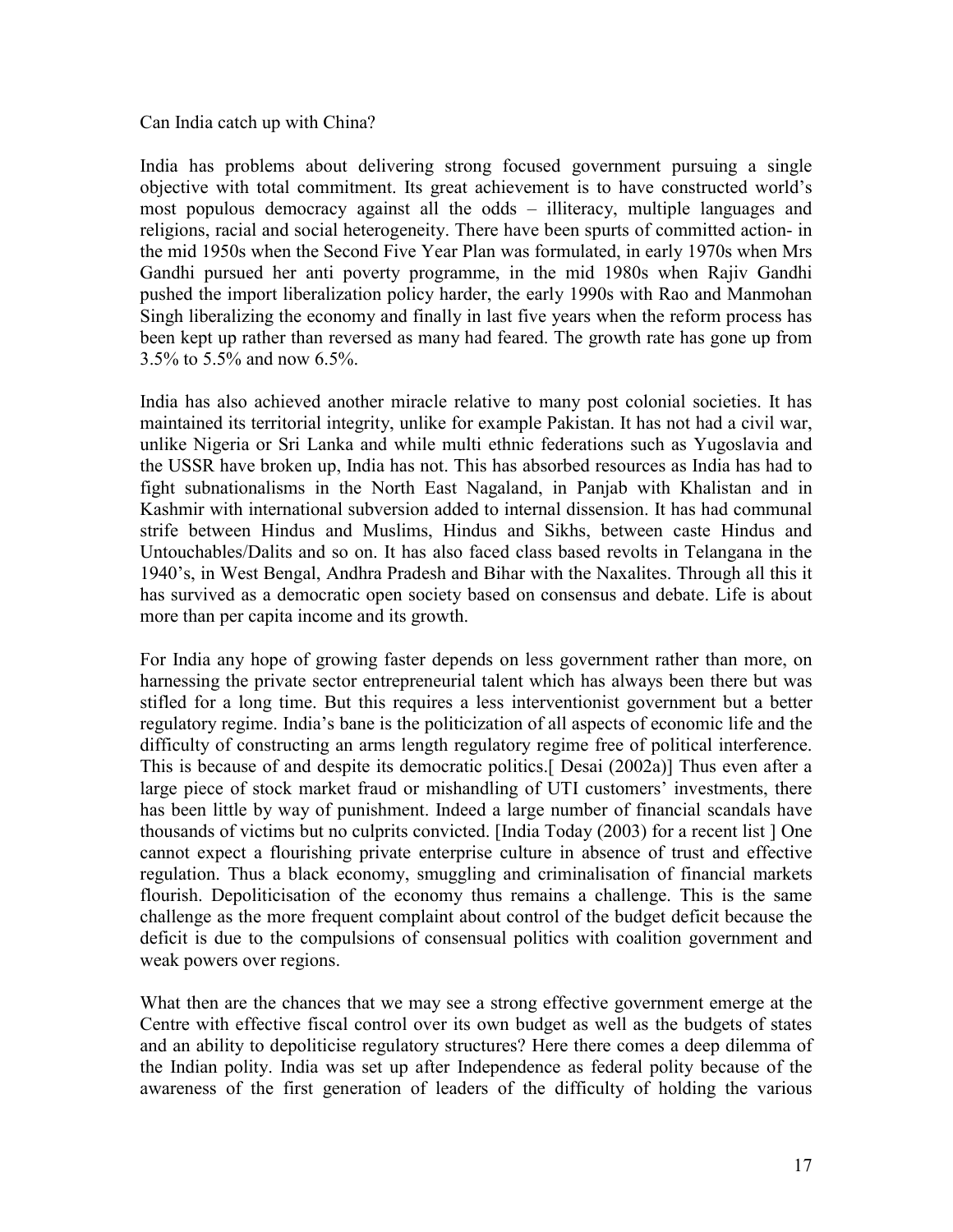linguistic and religious groups together. Indian nationhood was defined as unity in diversity. But lately a new more Unitarian construction of Indian nationhood has been advanced by the forces of Hindutva nationalism. Thus far it has been muted in its approach, but is also quite successful. If in the forthcoming months and years the Unitarian approach were to be pursued harder and if it was to be electorally successful, then India may emerge simultaneously as a non secular, Majority Hindu polity with single party dominance by the BJP and its parivar. The advocates of Hindutva often cite Israel as their ideal example.

Historically modernity in India was supposed to come with a secular and perhaps even socialist society. This was certainly Nehru's ideal, as well as practice, and at least the rhetoric if not practice for the two Gandhis. But the events of the last ten years or so raise the serious possibility that modernity in India will come with a Hindu or religious rather than secular as well as a capitalist dispensation. It is conceivable that such a Unitarian nationalism may accelerate growth by following a more liberal policy. But it is also likely to lead to greater social disharmony. Of course a majoritarian rule of the largest religious group is possible with non -discrimination of the minorities, but in the Indian context and given the history, not very likely.

# Conclusion:

My own view is that India will remain a soft state, a consensual polity, and it will not be capable of sustained growth at the sort of rates which China has attained. To stay a stable peaceful society, India has to be a muddle and a mess. It is a miracle that proceeding in the way it has done, it has come as far as it has done, trebling its per capita income. But there will not be growth convergence between China and India [except unless China has a long breakdown in its transition to democracy]. India and China will both remove poverty in their midst and cease to be bywords for misery that they became for a hundred and fifty years after 1820. China will again become a viable Great Power; India may become just a Great Democracy.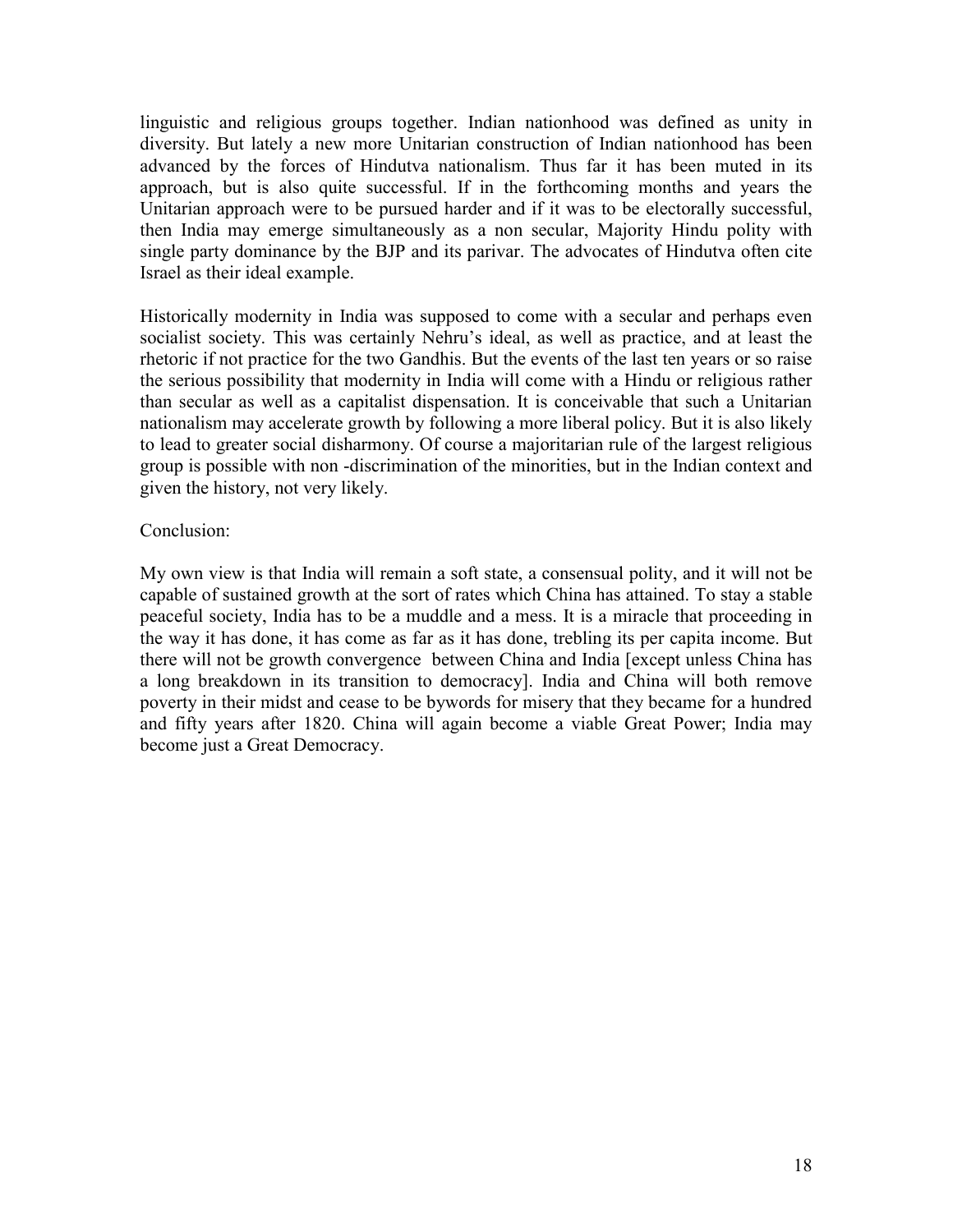References :

Adeney, Katherine [2003] Federal Formations and Consociational Stabilisation: The Politics of Identity Articulation and Ethnic Conflict Regulation in India and Pakistan [Ph.D. Dissertation Submitted to University of London ]

Baum, Richard [1994] Burying Mao [ Princeton University Press; Princeton, NJ]

Blackburn, Robin [ed ] [1975] Explosion in the SubContinent [ Penguin, London ]

Crafts, Nicholas [1997] The Human Development Index and Changes in the Standard of Living: Some Historical Comparisons, European Journal of Economic History,1,299-322.

Deng, Kent G. [2000] A Critical Survey of Recent Research in Chinese Economic History, Economic History Review, Vol LIII, No.1, February .

Desai, Meghnad [1975] Contradictions of Slow Capitalist Development in Blackburn [1975]

[2000] Communalism, Secularism and the Dilemma of Indian Nationhood, in Leifer [2000]

[2002] Marx's Revenge: The Resurgence of Capitalism and the Death of Statist Socialism [Verso; London]

[2002a] Democracy and Development: India 1947-2002 – K.R.Narayanan Oration [Australia South Asia Research Centre, Australian National University, Canberra, Australia]

Dreze, Jean and Amartya Sen [1989] Hunger and Public Action [Oxford University Press; Oxford]

Dumont, Louis [1980] Homo Hierarchicus [University of Chicago Press; Chicago, IL] [1985] Homo Aequalis : Genese et epanouissement de l'ideologie economique [ Editions Gallimard; Paris]

Forbes, Naushad [2002] Doing Business in India: What Has Liberalisation Changed ? in Krueger [2002] pp.129-167

Habib , Irfan [1968] Potentialities of Capitalist Development in the Economy of Mughal India, Enquiry, New Series Vol III No.3 ,a slo Journal of Economic History Vol XXIX 1969, reprinted in Habib [1995]

[1983] Marx's Perceptions of India, The Marxist, Vol, No.1, July-September, reprinted in Habib [1995]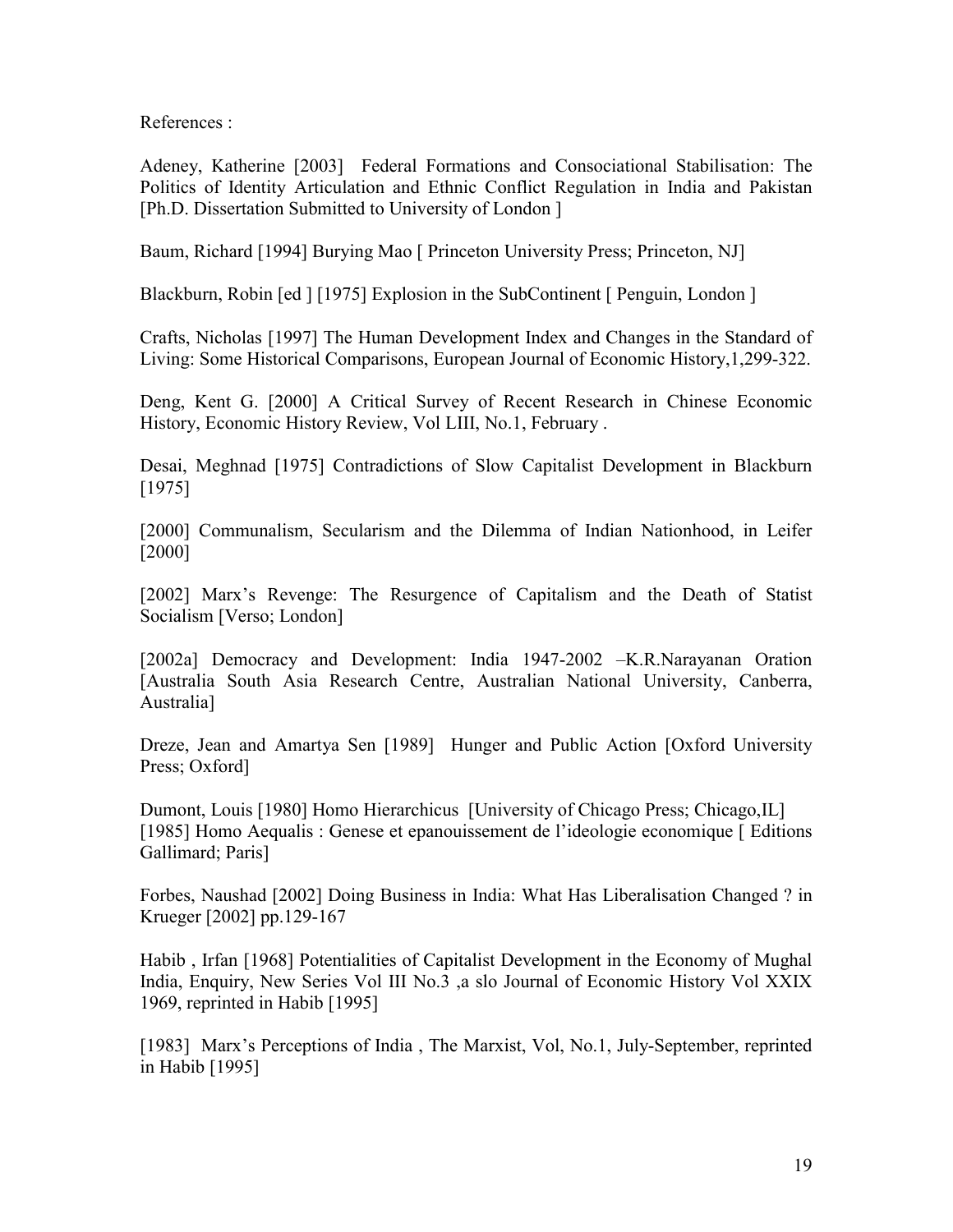[1995] Essays in Indian History: Towards a Marxist Perception [ Tulika, Delhi]

Heston, Alan [1984] National Income in Kumar and Desai [1984] ,376-462

Inden, Ronal [2000] Imagining India  $2^{nd}$  Edition [Hurst; London]

Keay, John [2000] A History of India [Harper Collins; London]

Krueger, Anne [2002] Economic Policy Reforms and the Indian Economy [The University of Chicago Press; Chicago, Illinois]

Kumar, Dharma [[1998 ] The Chinese and Indian Economies in Kumar [1998] [1998] Colonialism, Property and the State [Oxford University Press, New Delhi]

Kumar, Dharma [ed.] [1984] The Cambridge Economic History of India 1757-1970 [Cambridge University Press; Cambridge]

Little, I.M.D. and Vijay Joshi [1994] Indian Macroeconomics and Political Economy 1964-1991 [Oxford University Press; New Delhi]

Maddison, Angus [2001] The World Economy: A Millennial Perspective [Development Centre, OECD; Paris]

Moore, Barrington [1969] Social Origins of Dictatorship and Democracy [Penguin; London]

Myrdal, Gunnar [1968] Asian Drama: An Inquiry into the Poverty of Nations Three Volumes [Pantheon, New York]

Needham, Joseph [1954- ] Science and Civilisation in China; Vol1 (1954) and several subsequent volumes [Cambridge University Press; Cambridge]

Nehru, Jawaharlal [1946] The Discovery of India [Signet Press; Calcutta]

Peerenboom, Randall [2002] China's Long March to the Rule of Law [Cambridge University Press, Cambridge]

O' Leary, Brendan [1989] The Asiatic Mode of Production [Basil Blackweel; Oxford]

Saez, Lawrence [2001] Banking Reform in India and China International Journal of Finance and Economics 6, 235-244

Shirk, Susan [1993] The Political Logic of Economic Reform in China [University of California Press; Berkeley and Los Angeles, CA]